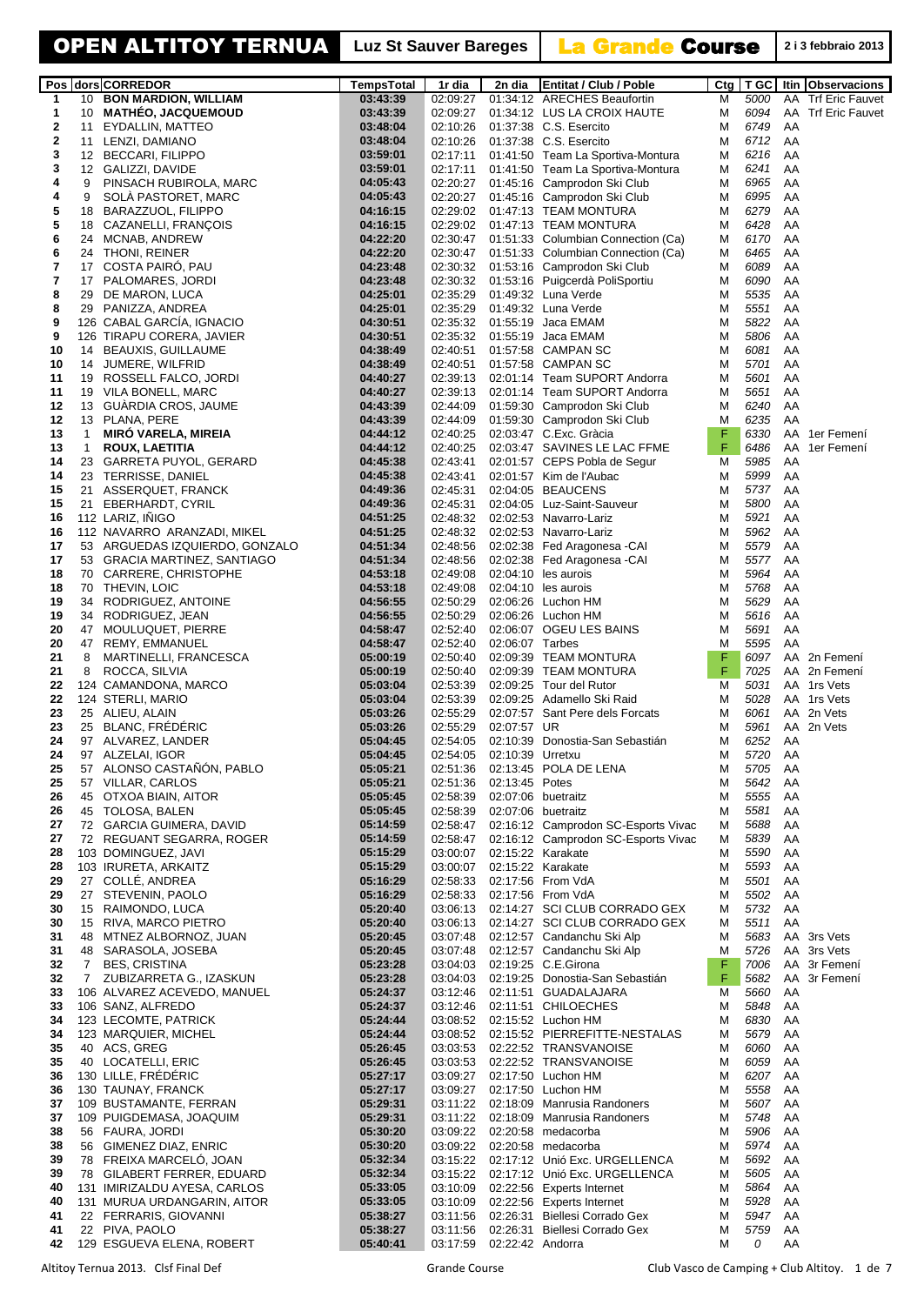|    |    | Pos   dors   CORREDOR              | TempsTotal | 1r dia   | 2n dia             | Entitat / Club / Poble                 |   |         |    | Ctg   T GC   Itin   Observacions |
|----|----|------------------------------------|------------|----------|--------------------|----------------------------------------|---|---------|----|----------------------------------|
| 42 |    | 129 SALLES GARET, ERIC             | 05:40:41   | 03:17:59 | 02:22:42 Andorra   |                                        | M | 5971    | AA |                                  |
| 43 |    | 35 DAL-ZOTTO, LUDOVIC              | 05:41:10   | 03:14:58 |                    | 02:26:12 Sap Pompiers Annemasse-G      | М | 5526    | AA |                                  |
| 43 |    | 35 WOEHRLING, YANN                 | 05:41:10   | 03:14:58 |                    | 02:26:12 Sap Pompiers Annemasse-G      | М | 5513    | AA |                                  |
| 44 |    | 16 GARLASCHINI, DAVIDE             | 05:42:08   | 03:15:40 |                    | 02:26:28 sc.bognanco                   | M | 6236    | AA |                                  |
|    |    |                                    |            |          |                    |                                        |   |         |    |                                  |
| 44 |    | 16 VALENTINI, MASSIMILIANO         | 05:42:08   | 03:15:40 |                    | 02:26:28 sc.bognanco                   | M | 6083    | AA |                                  |
| 45 |    | 43 EGOCHEAGA, JORGE                | 05:42:23   | 03:18:52 |                    | 02:23:31 OVIEDO                        | М | 5794    | AA |                                  |
| 45 |    | 43 VAZQUEZ IGLESIAS, DAVID         | 05:42:23   | 03:18:52 |                    | 02:23:31 OVIEDO                        | M | 5792    | AA |                                  |
| 46 |    | 38 FARRIOL ALMIRALL, RICARD        | 05:44:56   | 03:23:56 |                    | 02:21:00 Taga Team                     | M | 6065    | AA |                                  |
| 46 |    | 38 VALLADARES, JONATHAN            | 05:44:56   | 03:23:56 |                    | 02:21:00 Taga Team                     | M | 6057    | AA |                                  |
| 47 |    | 92 GARMENDIA AGIRRE, ANDER         | 05:47:20   | 03:22:10 |                    | 02:25:10 Gazteiz-kirolak               | M | 7071    | AA |                                  |
| 47 |    | 92 ZAMORA SUSO, ENRIQUE            | 05:47:20   | 03:22:10 |                    | 02:25:10 Gazteiz-kirolak               | M | 5751    | AA |                                  |
| 48 |    |                                    |            |          |                    | 02:29:32 Pamplona/Iruña                | M | 5662    | AA |                                  |
|    |    | 117 ARMENDARIZ TIRAPU, IMANOL      | 05:47:57   | 03:18:25 |                    |                                        |   |         |    |                                  |
| 48 |    | 117 MONTES PALOP, SANTIAGO         | 05:47:57   | 03:18:25 | 02:29:32 JACA      |                                        | M | 5661    | AA |                                  |
| 49 |    | 84 ARRAZOLA, MARIANO               | 05:48:36   | 03:20:12 |                    | 02:28:24 Donostia-San Sebastián        | M | 5673    | AA |                                  |
| 49 |    | 84 AZCARATE, JUAN                  | 05:48:36   | 03:20:12 |                    | 02:28:24 Donostia-San Sebastián        | M | 5674    | AA |                                  |
| 50 |    | 104 BOIVIN, CHRISTOPHE             | 05:49:45   | 03:22:25 |                    | 02:27:20 le mont-dore xttr63           | M | 5534    | AA |                                  |
| 50 |    | 104 PEROL, PASCAL                  | 05:49:45   | 03:22:25 |                    | 02:27:20 le mont-dore xttr63           | M | 5656    | AA |                                  |
| 51 |    | 33 ANTOLIN MARTINEZ, JESUS Roberto | 05:52:03   | 03:24:32 | 02:27:31 Polaris   |                                        | M | 6052    | AA |                                  |
| 51 |    | 33 BELDERRAIN GARCIA, RAFAEL       | 05:52:03   | 03:24:32 | 02:27:31 Polaris   |                                        | M | 5774    | AA |                                  |
| 52 |    | 96 FDEZ LANDA, OSCAR               | 05:52:29   | 03:26:26 |                    | 02:26:03 GALAR - NAFARROA              | M | 5040    | AA |                                  |
|    |    |                                    |            |          |                    |                                        |   |         |    |                                  |
| 52 |    | 96 ILARREGUI AGUIRRE, FERMIN       | 05:52:29   | 03:26:26 |                    | 02:26:03 ILURDOTZ                      | M | 5681    | AA |                                  |
| 53 |    | 51 AZNAR GALLEGO, PABLO            | 05:54:31   | 03:23:24 |                    | $02:31:07$ chapa y sigue               | M | 5697    | AA |                                  |
| 53 | 51 | CARRASBAL, JAVIER                  | 05:54:31   | 03:23:24 |                    | $02:31:07$ chapa y sigue               | M | 5580    | AA |                                  |
| 54 | 91 | HERNANDEZ, JORGE                   | 05:55:47   | 03:27:56 |                    | 02:27:51 Donostia-San Sebastián        | M | 5766    | AA |                                  |
| 54 | 91 | ITURRIZA, GARIKOITZ                | 05:55:47   | 03:27:56 |                    | 02:27:51 Donostia-San Sebastián        | M | 5606    | AA |                                  |
| 55 | 26 | BERGIA, ANTONELLO                  | 05:57:15   | 03:22:59 |                    | 02:34:16 FERRINO HIGHLAB 2             | M | 6373    | AA |                                  |
| 55 |    | 26 SASSANO, GIUSEPPE               | 05:57:15   | 03:22:59 |                    | 02:34:16 FERRINO HIGHLAB 2             | M | 6659    | AA |                                  |
| 56 |    | 127 GOTTARDELLI, GIUSEPPE          | 05:58:02   | 03:24:51 | 02:33:11 AOSTA     |                                        | M | 5624    | AA |                                  |
|    |    |                                    |            |          |                    |                                        |   |         |    |                                  |
| 56 |    | 127 MANGANO, LUCIANO               | 05:58:02   | 03:24:51 | 02:33:11 AOSTA     |                                        | M | 5576    | AA |                                  |
| 57 |    | 105 HERRERO GARCIA, PEDRO          | 05:59:00   | 03:29:36 |                    | 02:29:24 LLAMAELLO                     | M | 5671    | AA |                                  |
| 57 |    | 105 SANCHEZ DIAZ, ALFREDO          | 05:59:00   | 03:29:36 |                    | 02:29:24 LLAMAELLO                     | M | 5669    | AA |                                  |
| 58 | 87 | POU FARRE, PEP                     | 06:00:22   | 03:29:06 | 02:31:16 ECOA      |                                        | M | 6158    | AA |                                  |
| 58 |    | 87 RUBIO ROSES, SERGI              | 06:00:22   | 03:29:06 | 02:31:16 ECOA      |                                        | M | 5603    | AA |                                  |
| 59 | 54 | FORNE ANGRILL, JAUME               | 06:00:30   | 03:28:05 |                    | 02:32:25 FRAGUA-SUMA                   | M | 6307    | AA |                                  |
| 59 |    | 54 SEBARROJA CANELLAS, PERE        | 06:00:30   | 03:28:05 |                    | 02:32:25 FRAGUA-SUMA                   | M | 5754    | AA |                                  |
| 60 |    | 94 HERNANDEZ, JOXE                 | 06:01:48   | 03:28:43 |                    | 02:33:05 Donostia-San Sebastián        | M | 6113    | AA |                                  |
|    |    |                                    |            |          |                    |                                        |   |         |    |                                  |
| 60 | 94 | MENDIA, HARITZ                     | 06:01:48   | 03:28:43 | 02:33:05 Zizurkil  |                                        | M | 6110    | AA |                                  |
| 61 |    | 50 ANDUEZA, JOKIN                  | 06:02:51   | 03:31:42 |                    | 02:31:09 Candanchu Ski Alp             | M | 5686    | AA |                                  |
| 61 |    | 50 MINA, JAVIER                    | 06:02:51   | 03:31:42 |                    | 02:31:09 Candanchu Ski Alp             | M | 5684    | AA |                                  |
| 62 |    | 122 SANSINENEA, IKER               | 06:13:38   | 03:38:20 | 02:35:18 SRT       |                                        | M | 5668    | AA |                                  |
| 62 |    | 122 SANSINENEA, PERU               | 06:13:38   | 03:38:20 | 02:35:18 SRT       |                                        | M | 5587    | AA |                                  |
| 63 |    | 98 ELIZEGI, EGOITZ                 | 06:14:52   | 03:39:25 |                    | 02:35:27 ASTIGARRAGA                   | M | 5736    | AA |                                  |
| 63 |    | 98 MARINO TELLETXEA, INAKI         | 06:14:52   | 03:39:25 |                    | 02:35:27 Donostia-San Sebastián        | M | 5967    | AA |                                  |
| 64 |    | 39 OLASO, ANGEL                    | 06:15:31   | 03:37:57 |                    | 02:37:34 CEVA d'Aran                   | M | 5654    | AA |                                  |
|    |    |                                    |            |          |                    |                                        |   |         |    |                                  |
| 64 |    | 39 ZULUETA, AGUSTIN                | 06:15:31   | 03:37:57 |                    | 02:37:34 Tecnicas&Regatas/MBE          | M | 5755    | AA |                                  |
| 65 | 41 | <b>BALIELLES, SERGI</b>            | 06:16:17   | 03:36:07 |                    | 02:40:10 LES ESCALDES                  | M | 6404    | AA |                                  |
| 65 | 41 | SOLE TOLDRA, EUSEBI                | 06:16:17   | 03:36:07 |                    | 02:40:10 LA MASSANA                    | M | 6476    | AA |                                  |
| 66 | 2  | MAIZTEGI, AMETS                    | 06:18:49   | 03:40:46 |                    | 02:38:03 Kakalamusak                   | F | 5735    | AA |                                  |
| 66 | 2  | QUINCOCES, NAHIA                   | 06:18:49   | 03:40:46 |                    | 02:38:03 Kakalamusak                   | F | 5762    | AA |                                  |
| 67 | 88 | SOLOGAISTOA, ASIER                 | 06:18:50   | 03:37:23 |                    | 02:41:27 Eskoitzarrak                  | Μ | 6046    | AA |                                  |
| 67 | 88 | URIBE-ETXEBARRIA, INAKI            | 06:18:50   | 03:37:23 |                    | 02:41:27 Eskoitzarrak                  | M | 5950    | AA |                                  |
| 68 | 77 | <b>GOURDON, STEPHANE</b>           | 06:19:55   | 03:43:48 |                    | 02:36:07 VTTOBEARN 2                   | М | 5924    | AA |                                  |
| 68 | 77 | SANCHEZ, NOEL                      | 06:19:55   | 03:43:48 |                    | 02:36:07 VTTOBEARN 2                   | М | 6181    | AA |                                  |
|    |    | <b>BAYLE, OLIVIER</b>              |            |          |                    | 02:42:40 XTTR 63 le MONT DORE 2        |   |         |    |                                  |
| 69 | 75 |                                    | 06:20:38   | 03:37:58 |                    |                                        | М | 5667    | AA |                                  |
| 69 |    | 75 DELAUNAY, MICHEL                | 06:20:38   | 03:37:58 |                    | 02:42:40 XTTR 63 le MONT DORE 2        | М | 5583    | AA |                                  |
| 70 | 31 | FOGLIA, EMILIO                     | 06:21:03   | 03:38:07 |                    | 02:42:56 Piggy skialp                  | М | 5894    | AA |                                  |
| 70 | 31 | GARBIERI, ALESSANDRO               | 06:21:03   | 03:38:07 |                    | 02:42:56 Piggy skialp                  | М | 6086    | AA |                                  |
| 71 | 95 | RODRIGUEZ, HERVÉ                   | 06:22:03   | 03:45:05 |                    | 02:36:58 Luchon HM                     | М | 5871    | AA |                                  |
| 71 | 95 | SENSENDREU, BENOIT                 | 06:22:03   | 03:45:05 |                    | 02:36:58 SEILHAN                       | М | 5687    | AA |                                  |
| 72 | 42 | ESKISABEL, PELLO                   | 06:24:00   | 03:43:36 |                    | 02:40:24 Ama lur MT                    | М | 5728    | AA |                                  |
| 72 |    | 42 LASA ESNAOLA, JON               | 06:24:00   | 03:43:36 |                    | 02:40:24 Ama lur MT                    | М | 5730    | AA |                                  |
| 73 |    | 49 PELLICER PLASA, ORIOL           | 06:24:22   | 03:41:38 |                    | 02:42:44 castellers skiteam            | М | 5910    | AA |                                  |
| 73 |    | 49 PUVILL, POL                     | 06:24:22   | 03:41:38 |                    | 02:42:44 castellers skiteam            | М | 5877    | AA |                                  |
| 74 |    | 113 AROSTEGI ANAKABE, JON          | 06:24:48   | 03:44:56 |                    | 02:39:52 MARKINA-XEMEIN                | М | 5664    | AA |                                  |
|    |    |                                    |            |          |                    |                                        |   |         |    |                                  |
| 74 |    | 113 URKIZU TXURRUKA, XABI          | 06:24:48   | 03:44:56 |                    | 02:39:52 ONDARROA                      | М | 5573    | AA |                                  |
| 75 |    | 52 MINA ORUE, DIEGO                | 06:26:57   | 03:46:05 | 02:40:52 CSA3      |                                        | М | 5617    | AA |                                  |
| 75 |    | 52 OLIVAR DE JULIAN, CARLOS        | 06:26:57   | 03:46:05 | 02:40:52 CSA3      |                                        | М | 6116    | AA |                                  |
| 76 |    | 93 DE DIOS SORIANO, RUBÉN          | 06:27:57   | 03:43:40 | 02:44:17 GREIM     |                                        | М | 5636    | AA |                                  |
| 76 |    | 93 JIMENEZ MARTINEZ, ROBERTO       | 06:27:57   | 03:43:40 | 02:44:17 GREIM     |                                        | М | 5637    | AA |                                  |
| 77 |    | 107 AMAT ASENCIO, DANIEL           | 06:29:09   | 03:55:18 | 02:33:51 ELDA      |                                        | М | 5584    | AA |                                  |
| 77 |    | 107 CUELLO GABAS, CRISTOBAL        | 06:29:09   | 03:55:18 |                    | 02:33:51 BARBASTRO                     | М | 5620    | AA |                                  |
| 78 |    | 79 AIZPURU SANTESTEBAN, UNAI       | 06:29:16   | 03:40:35 |                    | 02:48:41 ANOETA                        | М | 5918    | AA |                                  |
| 78 |    | 79 HUEGUN ZAPIRAIN, KOLDO          | 06:29:16   | 03:40:35 | 02:48:41 Usurbil   |                                        | М | 6039    | AA |                                  |
|    |    |                                    |            |          |                    |                                        |   | 5980    |    |                                  |
| 79 |    | 82 ANSOLEAGA URRUTIA, GOTZON       | 06:29:33   | 03:46:55 |                    | 02:42:38 MUTILOA                       | М |         | AA |                                  |
| 79 |    | 82 ARANBURU URBIETA, ALBERTO       | 06:29:33   | 03:46:55 |                    | 02:42:38 MUTILOA                       | М | 6042    | AA |                                  |
| 80 |    | 110 KORTA, INAKI                   | 06:30:40   | 03:35:26 |                    | 02:55:14 Oñati de Ulma                 | М | 5612    | AA |                                  |
| 80 |    | 110 MENDIOLA, JOXE                 | 06:30:40   | 03:35:26 |                    | 02:55:14 Oñati de Ulma                 | M | 5611    | AA |                                  |
| 81 |    | 76 SALVAYRE, PHILIPPE              | 06:31:33   | 03:47:49 |                    | 02:43:44 VTTOBEARN1                    | М | 6183    | AA |                                  |
| 81 |    | 76 SOULAT, THIERRY                 | 06:31:33   | 03:47:49 |                    | 02:43:44 VTTOBEARN1                    | М | 5843    | AA |                                  |
| 82 |    | 102 BRANDIMARTE, JUAN SALVADOR     | 06:31:56   | 03:50:20 |                    | 02:41:36 CANILLO                       | М | 6066    | AA |                                  |
| 82 |    | 102 RELANO, MARC                   | 06:31:56   | 03:50:20 |                    | 02:41:36 Barcelona                     | М | 6087    | AA |                                  |
| 83 |    | 46 APARICIO, GUILLERMO             | 06:32:44   | 03:43:42 |                    | 02:49:02 buetraitz                     | М | 5649    | AA |                                  |
|    |    |                                    | 06:32:44   |          |                    |                                        |   | 5670    | AA |                                  |
| 83 |    | 46 KEREXETA, JUAN JOSE             |            | 03:43:42 | 02:49:02 buetraitz |                                        | М |         |    |                                  |
| 84 |    | 100 GUERRERO FRESNEDA, FCO JOSE    | 06:36:34   | 03:51:36 |                    | 02:44:58 MORALZARZAL                   | М | 6862    | AA |                                  |
| 84 |    | 100 MEJIA DELGADO, PABLO           | 06:36:34   | 03:51:36 |                    | 02:44:58 NAVACERRADA                   | М | 5650    | AA |                                  |
| 85 |    | 37 GERBET, LIONEL                  | 06:37:35   |          |                    | 03:52:54   02:44:41   ARRAS EN LAVEDAN | м | 5599 AA |    |                                  |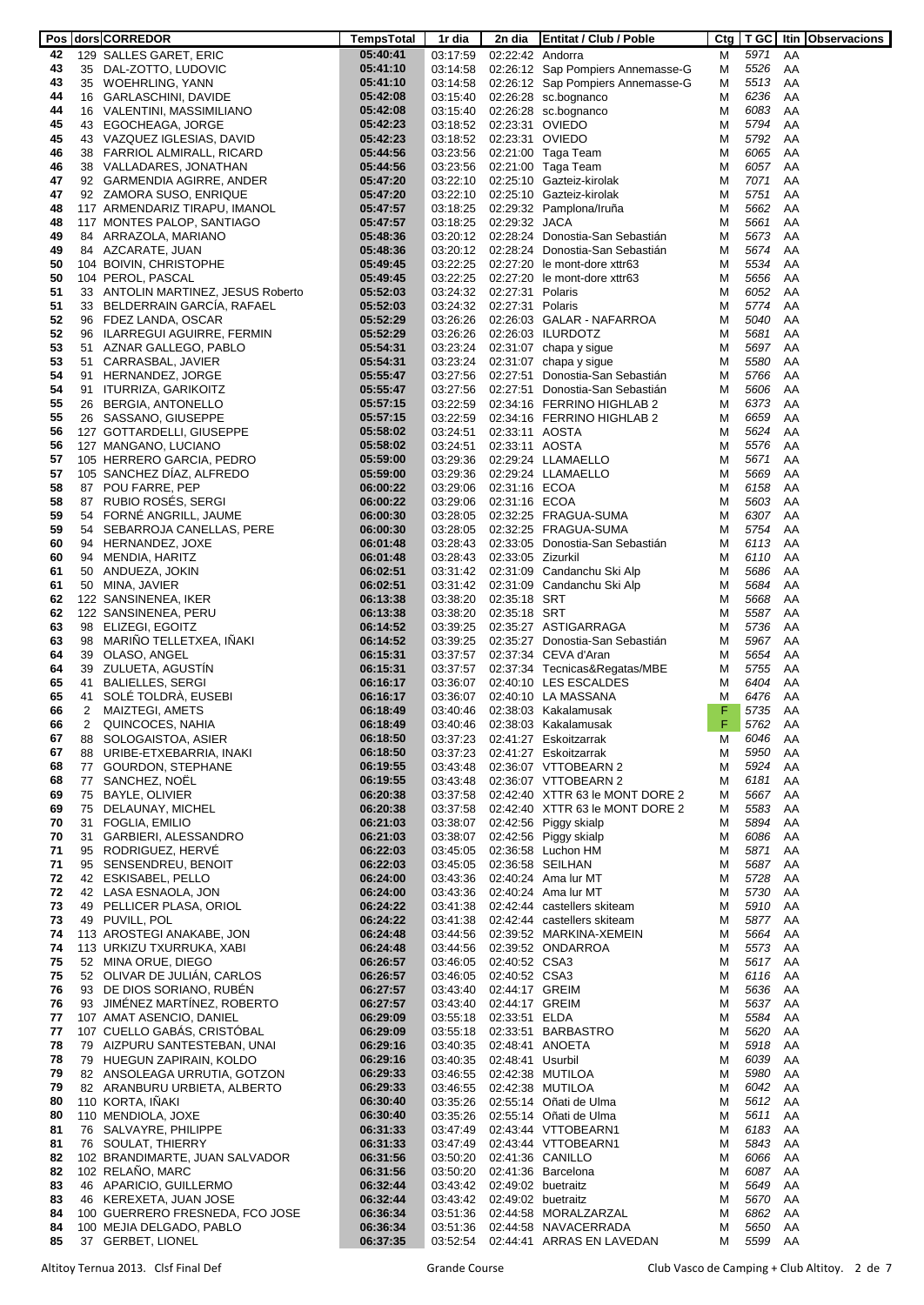|            |    | Pos dors CORREDOR                                                 | TempsTotal           | 1r dia               | 2n dia            | <b>Entitat / Club / Poble</b>                      |            | $C$ tg   T GC |          | Itin Observacions              |
|------------|----|-------------------------------------------------------------------|----------------------|----------------------|-------------------|----------------------------------------------------|------------|---------------|----------|--------------------------------|
| 85         |    | 37 MIQUEU, NICOLAS                                                | 06:37:35             | 03:52:54             | 02:44:41 SASSIS   |                                                    | м          | 5506          | AA       |                                |
| 86         |    | 32 PETIT, PIERRE                                                  | 06:38:14             | 03:51:31             | 02:46:43 Tarbes   |                                                    | м          | 5582          | AA       |                                |
| 86         |    | 32 PUJO DE LAFITOLE, JEAN BAPTISTE                                | 06:38:14             | 03:51:31             | 02:46:43 Tarbes   |                                                    | M          | 5575          | AA       |                                |
| 87         |    | 58 GOMINARD, NICOLAS                                              | 06:39:19             | 03:50:26             | 02:48:53 Murat    |                                                    | м          | 5983          | AA       |                                |
| 87<br>88   |    | 58 MOREAU, PHILIPPE                                               | 06:39:19             | 03:50:26             |                   | 02:48:53 ORCINES                                   | M          | 5623<br>5723  | AA       |                                |
| 88         |    | 118 GARCIA BUENO, MIGUEL ANGEL                                    | 06:41:06<br>06:41:06 | 03:49:50             |                   | 02:51:16 Skimoguada C<br>02:51:16 Skimoguada C     | M<br>M     | 5756          | AA<br>AA |                                |
| 89         |    | 118 GARCIA JOSE, ECIJA<br>114 CALATAYUD, MIKEL                    | 06:43:42             | 03:49:50<br>03:36:11 |                   | 03:07:31 Donostia-San Sebastián                    | м          | 5733          | AA       |                                |
| 89         |    | 114 OTEGUI, ANDER                                                 | 06:43:42             | 03:36:11             |                   | 03:07:31 Donostia-San Sebastián                    | M          | 5663          | AA       |                                |
| 90         |    | 111 ELUSTONDO, JOSEBA                                             | 06:44:20             | 03:55:07             |                   | 02:49:13 MORKAIKO R                                | м          | 5544          | AA       |                                |
| 90         |    | 111 LEONARDO AZKUE, IKER                                          | 06:44:20             | 03:55:07             |                   | 02:49:13 MORKAIKO R                                | м          | 5503          | AA       |                                |
| 91         |    | 121 MARTIN, ENRIC                                                 | 06:45:02             | 03:55:20             |                   | 02:49:42 XENIA TEAM                                | M          | 5644          | AA       |                                |
| 91         |    | 121 PLANAGUMA GRIFOL, LLUIS                                       | 06:45:02             | 03:55:20             |                   | 02:49:42 XENIA TEAM                                | м          | 5596          | AA       |                                |
| 92         | 61 | CASADO GALLEGO, ISA                                               | 06:45:51             | 03:45:52             |                   | 02:59:59 ARRASATE                                  |            | MIX 5741      | AA       | 1er Mixtes                     |
| 92         | 61 | DEL CAMPO AGUSTIN, ALFREDO                                        | 06:45:51             | 03:45:52             |                   | 02:59:59 VALGANON                                  |            | MIX 5722      | AA       | 1er Mixtes                     |
| 93         |    | 74 MERE, JOSE                                                     | 06:46:21             | 03:50:29             |                   | 02:55:52 ASTURIES FOREVER                          | м          | 5719          | AA       |                                |
| 93         | 74 | SAN PEDRO ALONSO, JOSE RAMON                                      | 06:46:21             | 03:50:29             |                   | 02:55:52 ASTURIES FOREVER                          | м          | 5731          | AA       |                                |
| 94         | 5  | ARRAZOLA, MADDI                                                   | 06:46:24             | 03:51:50             |                   | 02:54:34 DAMRIM                                    | F          | 5641          | AA       |                                |
| 94         | 5  | MARCO SANCHEZ, MIRIAM                                             | 06:46:24             | 03:51:50             |                   | 02:54:34 DAMRIM                                    | F          | 5725          | AA       |                                |
| 95         |    | 86 ABARRATEGI, GAIZKA                                             | 06:52:38             | 03:56:19             | 02:56:19 DRT      |                                                    | M          | 5539          | AA       |                                |
| 95         |    | 86 VAZQUEZ ZUAZO, UNAI                                            | 06:52:38             | 03:56:19             | 02:56:19 DRT      |                                                    | M          | 5044          | AA       |                                |
| 96         |    | 59 DURRIEU, DIDIER                                                | 06:55:48             | 04:04:39             |                   | 02:51:09 saint lary                                | M          | 5559          | AA       |                                |
| 96         | 59 | MOUNEYRES, FABRICE                                                | 06:55:48             | 04:04:39             |                   | 02:51:09 saint lary                                | м          | 5571          | AA       |                                |
| 97         | 44 | ANTXIA UNANUE, LARRAITZ                                           | 07:00:23             | 04:08:27             |                   | 02:51:56 Aurrera bolie!                            | MIX        | 5712          | AA       | 2n Mixtes                      |
| 97         | 44 | GARAI, AKAITZ                                                     | 07:00:23             | 04:08:27             |                   | 02:51:56 Aurrera bolie!                            | MIX        | 5695          | AA       | 2n Mixtes                      |
| 98         | 71 | ASSELINE, DAVID                                                   | 07:00:51             | 04:02:22             |                   | 02:58:29 les gars bizos                            | M          | 5630          | AA       |                                |
| 98<br>99   | 71 | CATHELIN, LIONEL<br>73 ALVAREZ CIENFUEGOS, JORGE                  | 07:00:51             | 04:02:22<br>04:22:03 |                   | 02:58:29 les gars bizos<br>02:56:30 ALGO2012       | M          | 5578<br>5729  | AA<br>AA |                                |
| 99         |    | 73 GORINA VANRELL, FRANCISCO                                      | 07:18:33<br>07:18:33 | 04:22:03             |                   | 02:56:30 ALGO2012                                  | M<br>M     | 5703          | AA       |                                |
| 100        | 6  | PENHARD, MYRIAM                                                   | 07:20:09             | 04:13:06             |                   | 03:07:03 Jeunes des Pyrenées                       | F          | 6100          |          | AA 1er Spoir                   |
| 100        | 6  | VINAS, MARIE                                                      | 07:20:09             | 04:13:06             |                   | 03:07:03 Jeunes des Pyrenées                       | F          | 6064          |          | AA 1er Spoir                   |
| 101        | 4  | ESTÉVEZ GARCÍA, ANA ISABEL                                        | 07:23:44             | 04:08:22             |                   | 03:15:22 Julia y Ana                               | F          | 5659          |          | AA 1ra Vet                     |
| 101        |    | 4 TAYLOR, JULIA                                                   | 07:23:44             | 04:08:22             |                   | 03:15:22 Julia y Ana                               | F          | 5639          |          | AA 1ra Vet                     |
| 102        |    | 63 FDEZ-VIVANCOS FDEZ, FDO JOSE                                   | 07:24:23             | 03:39:52             |                   | 03:44:32 Sherpa Granada                            | MIX        | 5635          | AA       |                                |
| 102        |    | 63 ROMERO MARION, TAMARA                                          | 07:24:23             | 03:39:52             |                   | 03:44:32 Sherpa Granada                            | MIX        | 5634          | AA       |                                |
| 103        |    | 90 FUMAT, MICHEL                                                  | 07:38:42             | 04:28:53             | 03:09:49 Fumat    |                                                    | м          | 5744          | AA       |                                |
| 103        |    | 90 IRATZOQUY, JEAN-CHRISTOPHE                                     | 07:38:42             | 04:28:53             | 03:09:49 Fumat    |                                                    | M          | 5742          | AA       |                                |
| 104        |    | 80 APODAKA SARATXO, JON                                           | 07:40:57             | 04:42:46             |                   | 02:58:11 AMURRIO                                   | M          | 5803          | AA       |                                |
| 104        |    | 80 CONTRERAS, VICENTE                                             | 07:40:57             | 04:42:46             |                   | 02:58:11 AMURRIO                                   | м          | 5574          | AA       |                                |
| 105        | 81 | CABEDO SERRANO, PATRICIA                                          | 07:43:49             | 04:28:30             |                   | 03:15:19 Jaca EMAM                                 |            | MIX 7049      | AA       |                                |
| 105        |    | 81 MORENO LLANA, JESUS                                            | 07:43:49             | 04:28:30             |                   | 03:15:19 Jaca EMAM                                 |            | MIX 7046      | AA       |                                |
| 106        |    | 115 ESCUDERO SERRANO, LUIS                                        | 07:50:49             | 04:23:40             | 03:27:09 perrafit |                                                    | м          | 5770          | AA       |                                |
| 106        |    | 115 MEDINA EUSEBIO, JUAN IGNACIO                                  | 07:50:49             | 04:23:40             | 03:27:09 perrafit |                                                    | м          | 5901          | AA       |                                |
| 107        |    | 83 GOIRIZELAIA, IGOR                                              | 08:01:36             | 04:34:37             |                   | 03:26:59 Vitoria-Gasteiz                           | M          | 6298          | AA       |                                |
| 107        |    | 83 HERNANDO VILARRODONA, LUIS M                                   | 08:01:36             | 04:34:37             |                   | 03:26:59 Vitoria-Gasteiz                           | M          | 5585          | AA       |                                |
| 108        |    | 120 LEIVA GONZALEZ, OVIDIO<br>120 SANTANA FERNÁNDEZ, CARLOS       | 07:20:32             | 03:44:50             |                   | 03:35:42 Torreblanca                               | M          | 5600<br>5602  | BA       |                                |
| 108<br>109 |    | 507 ALCALDE SANCHEZ, ANTONIO                                      | 07:20:32<br>03:04:46 | 03:44:50<br>01:39:09 |                   | 03:35:42 Torreblanca<br>01:25:37 Tierra Tragame    | м          |               | BA       | <b>BB</b> 1rs Juniors          |
| 109        |    | 507 PICON BRAVO, MANUEL                                           | 03:04:46             | 01:39:09             |                   | 01:25:37 Tierra Tragame                            | Jun<br>Jun |               |          | BB 1rs Juniors                 |
| 110        |    | 503 ARTÍS CAPARRÓS, SERGI                                         | 03:08:47             | 01:43:09             |                   | 01:25:38 CTEM Cat                                  | Jun        |               |          | BB 2ns Juniors                 |
| 110        |    | 503 SARRA FERRER, ANDREU                                          | 03:08:47             | 01:43:09             |                   | 01:25:38 CTEM Cat                                  | Jun        |               |          | BB 2ns Juniors                 |
| 111        |    | 522 GARCIE, FLORENT                                               | 03:13:27             | 01:44:00             |                   | 01:29:27 Jeunes des Pyrenées                       | Inf        |               |          | BB 1rs Cadets                  |
| 111        |    | 522 MTEZ DE ALBORNOZ, INHIGO                                      | 03:13:27             | 01:44:00             |                   | 01:29:27 CVC ELKARTEA                              | Inf        |               | BB       | 1rs Cadets                     |
|            |    | 112 539 EGEA CACERES, ARITZ                                       | 03:33:29             | 01:52:00             | 01:41:29 Urretxu  |                                                    |            |               | BB       |                                |
|            |    | 112 539 SORALUZE JAUREGI, XABIER                                  | 03:33:29             | 01:52:00             |                   | 01:41:29 Zumarraga                                 |            |               | BB       |                                |
|            |    | 113 524 VEPER, KEVIN                                              | 03:43:28             | 01:59:11             |                   | 01:44:17 Jeunes des Pyrenées                       | Jun        |               | BB       | 3rs Juniors                    |
|            |    | 113 524 VEPER, MICKAEL                                            | 03:43:28             | 01:59:11             |                   | 01:44:17 Jeunes des Pyrenées                       | Jun        |               | BB       | 3rs Juniors                    |
|            |    | 114 648 CAPDEVILA FORNELL, DANIEL                                 | 03:45:50             | 02:01:21             |                   | 01:44:29 Runners Berga                             |            |               | BB       |                                |
|            |    | 114 648 CURRIU TORRENTALLE, JORDI                                 | 03:45:50             | 02:01:21             |                   | 01:44:29 Runners Berga                             |            |               | BB       |                                |
|            |    | 115 512 BACARDIT TUDELA, NIL                                      | 03:53:44             | 02:10:15             |                   | 01:43:29 A.E.MATXACUCA                             |            |               | BB       |                                |
|            |    | 115 512 SOLE DUOCASTELLA, FRANCESC                                | 03:53:44             | 02:10:15             |                   | 01:43:29 A.E.MATXACUCA                             |            |               | BB       |                                |
|            |    | 116 505 BALET CAIXACH, LAURA<br>116 505 BELLES NAUDÍ, INKA        | 03:58:18<br>03:58:18 | 02:09:30<br>02:09:30 |                   | 01:48:48 CTEM Cat<br>01:48:48 C.P.Andorrà          | F<br>F.    |               | BB<br>BB | 1res Femenins<br>1res Femenins |
|            |    | 117 508 LEIBAR ERASO, LIDE                                        | 04:00:15             | 02:06:51             |                   | 01:53:24 Girizia ME                                | mixt       |               | BB       | 1rs Mixtes                     |
|            |    | 117 508 LEIBAR ERASO, YON                                         | 04:00:15             | 02:06:51             |                   | 01:53:24 Girizia ME                                | mixt       |               | BB       | 1rs Mixtes                     |
|            |    | 118 547 IZAGIRRE OTEGI, ASIER                                     | 04:09:02             | 02:13:39             |                   | 01:55:24 Aritzkorri                                |            |               | BB       |                                |
|            |    | 118 547 SARRIEGI LEUNDA, HARITZ                                   | 04:09:02             | 02:13:39             |                   | 01:55:24 Aritzkorri                                |            |               | BB       |                                |
|            |    | 119 521 MARTIN IZKUE, AMAIA                                       | 04:09:46             | 02:15:39             |                   | 01:54:07 Nafarroa Team                             | Jun        |               | BB       | 4rts Juniors                   |
|            |    | 119 521 MARTIN IZKUE, IOSU                                        | 04:09:46             | 02:15:39             |                   | 01:54:07 Nafarroa Team                             | Jun        |               | BB       | 4rts Juniors                   |
|            |    | 120 540 CATALAN CORELLA, JORGE                                    | 04:13:29             | 02:15:15             |                   | 01:58:14 GAM Teruel                                |            |               | BB       |                                |
|            |    | 120 540 SILVESTRE ADIVINACION, JORGE                              | 04:13:29             | 02:15:15             |                   | 01:58:14 GAM Teruel                                |            |               | BB       |                                |
|            |    | 121 552 ASEGINOLAZA GARMENDIA, GAIZKA                             | 04:13:31             | 02:16:33             | 01:56:58 Bilbao   |                                                    |            |               | BB       |                                |
|            |    | 121 552 DE REGIL, JUAN                                            | 04:13:31             | 02:16:33             | 01:56:58 Bilbao   |                                                    |            |               | BB       |                                |
|            |    | 122 645 DOMEC, NICOLA                                             | 04:13:45             | 02:18:37             |                   | 01:55:08 Cauterets                                 |            |               | BB       |                                |
|            |    | 122 645 LARDAT, BASTIEN                                           | 04:13:45             | 02:18:37             |                   | 01:55:08 Cauterets                                 |            |               | BB       |                                |
|            |    | 123 639 CERVOS FARRE, EVA                                         | 04:15:43             | 02:14:25             | 02:01:18 Andorra  |                                                    | mixt       |               | BB       |                                |
|            |    | 123 639 OSUNA MOYA, FRANCISCO                                     | 04:15:43             | 02:14:25             | 02:01:18 Andorra  |                                                    | mixt       |               | BB       |                                |
|            |    | 124 619 PERRIN, CHARLE                                            | 04:16:54             | 02:18:02             | 01:58:52 Camous   |                                                    |            |               | BB       |                                |
|            |    | 124 619 POUY, LIONEL                                              | 04:16:54             | 02:18:02             | 01:58:52 Tarbes   |                                                    |            |               | BB       |                                |
|            |    | 125 504 ORTIZ DE ZARATE, PERU<br>125 504 TORRES SANTACOLOMA, IKER | 04:23:19<br>04:23:19 | 02:17:32<br>02:17:32 |                   | 02:05:47 C Mont GAZTEIZ<br>02:05:47 C Mont GAZTEIZ | Jun<br>Jun |               | BB       | BB 5è Juniors<br>5è Juniors    |
|            |    | 126 608 MARTY, PHILIPPE                                           | 04:25:01             | 02:27:01             | 01:58:00 Billère  |                                                    |            |               | BB       |                                |
|            |    | 126 608 VAZQUEZ RUANO, RICARDO                                    | 04:25:01             | 02:27:01             |                   | 01:58:00 Todovertical                              |            |               | BB       |                                |
|            |    | 127 541 ERIZ GONGETA, RUBEN                                       | 04:31:21             | 02:31:12             | 02:00:09 Elorrio  |                                                    |            |               | BB       |                                |
| 127        |    | 541 URIZAR KORTABARRIA, IKER                                      | 04:31:21             | 02:31:12             | 02:00:09 Elorrio  |                                                    |            |               | BB       |                                |
|            |    | 128 586 CHAILLOUX, ALAIN                                          | 04:37:22             | 02:32:05             | 02:05:17 Aubière  |                                                    |            |               | BB       |                                |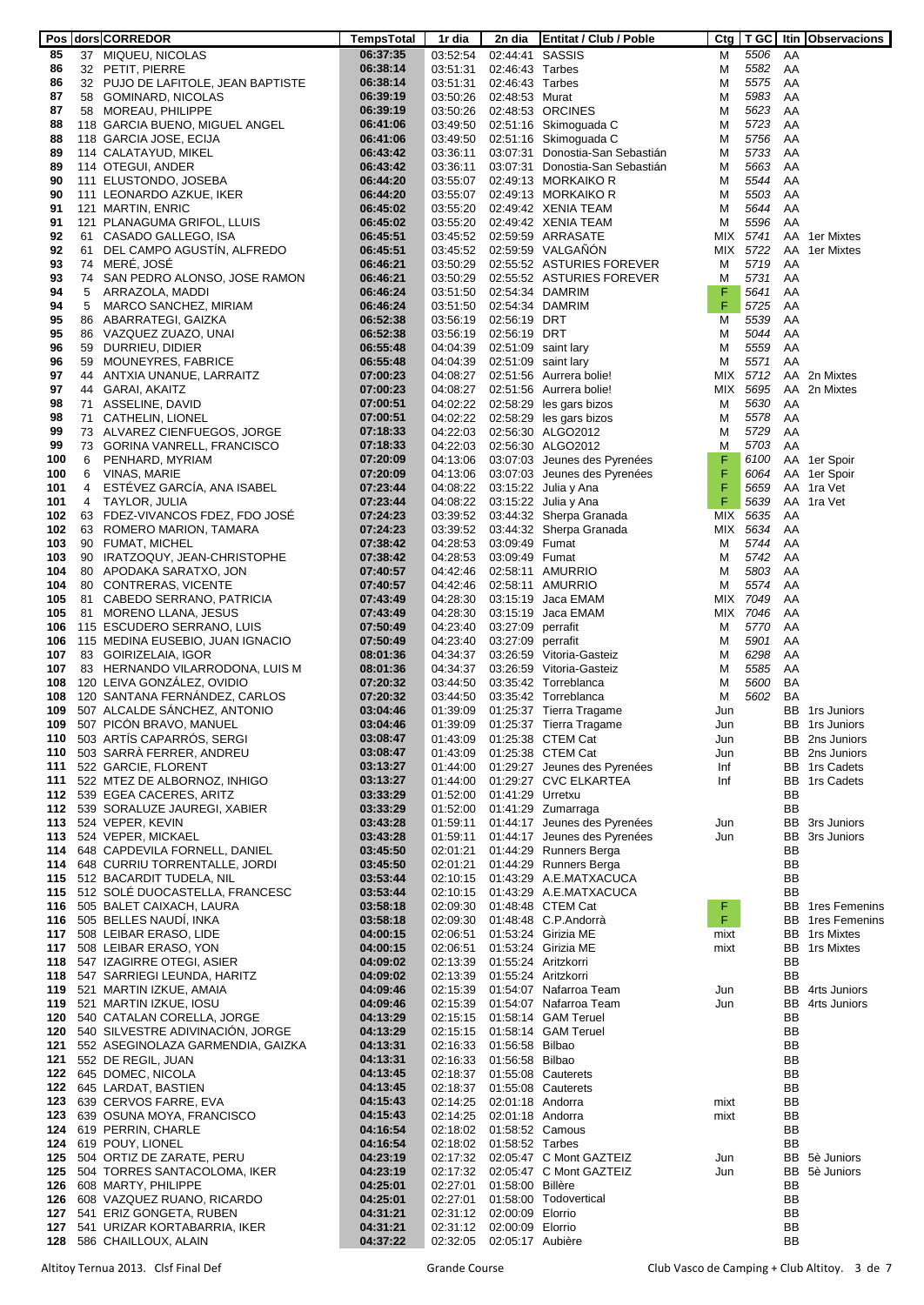|            | Pos dors CORREDOR                                                        | <b>TempsTotal</b>    | 1r dia               | 2n dia                            | <b>Entitat / Club / Poble</b>                            |         |                        | Ctg   T GC   Itin   Observacions |
|------------|--------------------------------------------------------------------------|----------------------|----------------------|-----------------------------------|----------------------------------------------------------|---------|------------------------|----------------------------------|
|            | 128 586 DURAND, GILLES                                                   | 04:37:22             | 02:32:05             | 02:05:17 FFME                     |                                                          |         | BB                     |                                  |
|            | 129 595 ETXEBERRIA KEREJETA, IGOR                                        | 04:41:01             | 02:31:30             | 02:09:31 Legazpi                  |                                                          |         | <b>BB</b>              |                                  |
|            | 129 595 SEGURAJAUREGI ALUSTIZA, UNAI                                     | 04:41:01             | 02:31:30             | 02:09:31 Legazpi                  |                                                          |         | <b>BB</b>              |                                  |
| 130        | 536 ARENAZA LETAMENDI, MIKEL                                             | 04:41:26             | 02:33:15             |                                   | 02:08:11 Oñati de Ulma                                   |         | <b>BB</b>              |                                  |
| 130        | 536 ARREGI MARKIEGI, IKER                                                | 04:41:26             | 02:33:15             |                                   | 02:08:11 Euskal Mendi F                                  |         | <b>BB</b>              |                                  |
| 131<br>131 | 596 GARAIALDE BALERDI, HARKAITZ<br>596 LIZARRIBAR GONZALEZ, INIGO        | 04:44:27<br>04:44:27 | 02:37:54<br>02:37:54 |                                   | 02:06:33 Hondarribia<br>02:06:33 Hondarribia             |         | BB<br><b>BB</b>        |                                  |
|            | 132 627 FERNANDEZ LOPEZ, JAVIER                                          | 04:45:09             | 02:42:05             |                                   | 02:03:04 GM Cabrales                                     |         | BB                     |                                  |
|            | 132 627 UBEDA GONZALEZ, JAVIER                                           | 04:45:09             | 02:42:05             |                                   | 02:03:04 GM Cabrales                                     |         | <b>BB</b>              |                                  |
|            | 133 581 DEL VALLE MORAN, JUAN                                            | 04:45:22             | 02:41:30             | 02:03:52 Gijón                    |                                                          |         | BB                     |                                  |
| 133        | 581 LUENGO SANCHEZ, MANUEL                                               | 04:45:22             | 02:41:30             | 02:03:52 Gijón                    |                                                          |         | BB                     |                                  |
| 134        | 618 GARCIA WOLFRUM, ALEJANDRO                                            | 04:46:11             | 02:31:36             | 02:14:35 Madrid                   |                                                          |         | BB                     |                                  |
|            | 134 618 PARDO BALBUENA, MANUEL                                           | 04:46:11             | 02:31:36             | 02:14:35 Madrid                   |                                                          |         | BB                     |                                  |
| 135        | 506 ESPINA MONESTINA, MANUEL                                             | 04:47:42             | 02:38:13             | 02:09:29 Piloña                   |                                                          | Inf     | BB                     | 2ns Cadets                       |
| 135        | 506 LLERANDI LAVANDERA, CARLOS                                           | 04:47:42             | 02:38:13             | 02:09:29 Piloña                   |                                                          | Inf     | BB                     | 2ns Cadets                       |
| 136        | 502 GARCIA-DIHINX VILLANOVA, JORGE                                       | 04:48:57             | 02:31:22             |                                   | 02:17:35 Zaragoza                                        |         | BB                     |                                  |
| 136        | 502 JAEN BAYARTE, ANGEL                                                  | 04:48:57             | 02:31:22             | 02:17:35 Biescas                  |                                                          |         | BB                     |                                  |
| 137        | 614 MARTINEZ GARCIA, DAVID                                               | 04:54:24             | 02:43:23             | 02:11:01 Pravia                   |                                                          |         | BB                     |                                  |
|            | 137 614 MENENDEZ RODRIGUEZ, ROBERTO                                      | 04:54:24             | 02:43:23             | 02:11:01 Tineo                    |                                                          |         | BB                     |                                  |
| 138        | 601 LARRETA VICENTE, JESUS                                               | 04:54:49             | 02:39:29             |                                   | 02:15:20 Pamplona/Iruña                                  |         | BB                     |                                  |
| 138        | 601 PUY MUGUIRO, ENRIQUE                                                 | 04:54:49             | 02:39:29             |                                   | 02:15:20 Pamplona/Iruña                                  |         | BB                     |                                  |
| 139        | 510 GARCIA DE PAREDES PÉREZ, SEGIS                                       | 04:55:05             | 02:39:54             |                                   | 02:15:11 AVIENTU                                         | mixt    | BB                     |                                  |
|            | 139 510 GUTIERREZ LUEJE, CLAUDIA                                         | 04:55:05             | 02:39:54             |                                   | 02:15:11 AVIENTU                                         | mixt    | BB                     |                                  |
| 140        | 527 ERROITZENEA GAMIO, UNAI                                              | 04:56:52             | 02:42:12             | 02:14:40 Hernani                  |                                                          |         | BB                     |                                  |
| 140        | 527 IPARRAGIRRE ALTUNA, HARKAITZ                                         | 04:56:52             | 02:42:12             | 02:14:40 Usurbil                  |                                                          |         | <b>BB</b>              |                                  |
| 141        | 563 BARRENETXEA ARTOLA, IGOR                                             | 04:58:13             | 02:46:00             | 02:12:13 Hernani                  |                                                          |         | BB                     |                                  |
|            | 141 563 NARBARTE APEZETXEA, DANI                                         | 04:58:13             | 02:46:00             |                                   | 02:12:13 Goizueta                                        |         | BB                     |                                  |
|            | 142 515 PEREZ DE ARENAZA, ARANTZAZU                                      | 04:58:58             | 02:42:22             |                                   | 02:16:36 Vitoria-Gasteiz                                 | F.<br>F | BB                     |                                  |
|            | 142 515 SORALUZE JAUREGI, SAIOA                                          | 04:58:58             | 02:42:22<br>02:42:16 |                                   | 02:16:36 Zumarraga                                       |         | <b>BB</b><br><b>BB</b> |                                  |
|            | 143 589 GUINEA LETE, OSCAR<br>143 589 LOPEZ-HEREDIA S.JULIAN, ALBERTO    | 05:00:03<br>05:00:03 | 02:42:16             |                                   | 02:17:47 Candanchu Ski Alp<br>02:17:47 Candanchu Ski Alp |         | <b>BB</b>              |                                  |
| 144        | 606 BOUCHARD, YANN                                                       | 05:01:10             | 02:45:53             |                                   | 02:15:17 Lioran Ski Alp                                  |         | <b>BB</b>              |                                  |
| 144        | 606 ROUANET, SYLVAIN                                                     | 05:01:10             | 02:45:53             |                                   | 02:15:17 Lioran Ski Alp                                  |         | <b>BB</b>              |                                  |
| 145        | 570 ÁLVAREZ ORDOÑEZ, JUAN AMTONIO                                        | 05:02:23             | 02:46:42             | 02:15:41 FMadM                    |                                                          |         | BB                     |                                  |
|            | 145 570 CASADO AGUINAGA, JAIME                                           | 05:02:23             | 02:46:42             |                                   | 02:15:41 Alcobendas                                      |         | BB                     |                                  |
| 146        | 597 ANDUEZA SANCHEZ, EDORTA                                              | 05:04:01             | 02:48:29             |                                   | 02:15:32 San Ignacio                                     |         | BB                     |                                  |
|            | 146 597 GONZALEZ SOREASU, AITOR                                          | 05:04:01             | 02:48:29             |                                   | 02:15:32 San Ignacio                                     |         | BB                     |                                  |
| 147        | 555 BERNAL RUIZ DE ONA, ANA                                              | 05:04:13             | 02:42:43             |                                   | 02:21:30 Vasco Camping Elkartea                          | mixt    | BB                     |                                  |
|            | 147 555 RUIZ-ZEBERIO GARUZ, DANI                                         | 05:04:13             | 02:42:43             |                                   | 02:21:30 Vasco Camping Elkartea                          | mixt    | BB                     |                                  |
| 148        | 588 ALCAIDE MARTINEZ, JORDI                                              | 05:05:03             | 02:47:11             |                                   | 02:17:52 Runners Berga                                   |         | BB                     |                                  |
| 148        | 588 GUITERAS PUNTAS, RAMON                                               | 05:05:03             | 02:47:11             |                                   | 02:17:52 Runners Berga                                   |         | <b>BB</b>              |                                  |
| 149        | 621 FDZ. VILLAR, FCO. JAVIER                                             | 05:06:05             | 02:51:44             |                                   | 02:14:21 San Ignacio                                     |         | BB                     |                                  |
|            | 149 621 OKARIZ OTXOA DE ETXAGUEN, AITOR                                  | 05:06:05             | 02:51:44             |                                   | 02:14:21 San Ignacio                                     |         | BB                     |                                  |
| 150        | 572 ADURIZ GARCIA, ENEKO                                                 | 05:06:34             | 02:47:47             |                                   | 02:18:47 Vitoria-Gasteiz                                 |         | BB                     |                                  |
| 150        | 572 AZKUE GARCIA, AITOR                                                  | 05:06:34             | 02:47:47             | 02:18:47 Eibar                    |                                                          |         | <b>BB</b>              |                                  |
| 151        | 530 ASSELINE, CHARLY                                                     | 05:08:16             | 02:49:27             | 02:18:49 Pau                      |                                                          |         | BB                     |                                  |
| 151        | 530 DARCOS, PAUL                                                         | 05:08:16             | 02:49:27             | 02:18:49 Pau                      |                                                          |         | BB                     |                                  |
| 152        | 644 BRINGUIER, PAUL                                                      | 05:10:53             | 02:45:24             | 02:25:29 CAF                      |                                                          |         | BB                     |                                  |
| 152        | 644 MILHAU, MARC                                                         | 05:10:53             | 02:45:24             | 02:25:29 CAF                      |                                                          |         | BB                     |                                  |
| 153        | 532 BAYLE, JEAN LOUIS                                                    | 05:11:47             | 02:53:02             |                                   | 02:18:45 Dernier de Cordé                                |         | BB                     |                                  |
| 153        | 532 DUCHENE, THIERRY                                                     | 05:11:47             | 02:53:02             |                                   | 02:18:45 Dernier de Cordé                                |         | <b>BB</b>              |                                  |
| 154        | 542 GUEMBE Mtz de APELLANIZ, GAXPAR                                      | 05:11:57             | 02:48:40             | 02:23:17 CAF                      |                                                          |         | BB                     |                                  |
|            | 154 542 UNANUE GARMENDIA, HARKAITZ<br>155 609 ROMERA IRIZAR, AITOR       | 05:11:57<br>05:12:19 | 02:48:40<br>02:57:24 | 02:23:17 CAF<br>02:14:55 Elgoibar |                                                          |         | BB<br>BB               |                                  |
|            | 155 609 SAN MARTIN PALACIOS, MANEX                                       | 05:12:19             | 02:57:24             | 02:14:55 Elgoibar                 |                                                          |         | BB                     |                                  |
|            | 156 579 MARTINEZ ESPARZA, FERMIN                                         | 05:12:28             | 02:52:26             |                                   | 02:20:02 Candanchu Ski Alp                               |         | BB                     |                                  |
|            | 156 579 RUIZ EGOZKUE, INAKI                                              | 05:12:28             | 02:52:26             |                                   | 02:20:02 Candanchu Ski Alp                               |         | BB                     |                                  |
|            | 157 578 CHAUSSON, SÉBASTIEN                                              | 05:13:44             | 02:48:07             |                                   | 02:25:37 Saint-Jean-d'Illac                              |         | BB                     |                                  |
|            | 157 578 EOUARD, THOUNY                                                   | 05:13:44             | 02:48:07             |                                   | 02:25:37 Bordeaux                                        |         | BB                     |                                  |
|            | 158 600 BURGALETA PEREZ-PRIM, TOMAS                                      | 05:14:24             | 02:54:14             |                                   | 02:20:10 Majadahonda                                     |         | BB                     |                                  |
|            | 158 600 TAMAYO GONZALEZ, ALBERTO                                         | 05:14:24             | 02:54:14             |                                   | 02:20:10 Tres Cantos                                     |         | BB                     |                                  |
|            | 159 523 IRATZOGUY, PAUL                                                  | 05:14:58             | 02:41:37             |                                   | 02:33:21 Jeunes des Pyrenées                             | Jun     | BB                     | 6è Juniors                       |
|            | 159 523 SARRAMEA, PIERRE                                                 | 05:14:58             | 02:41:37             |                                   | 02:33:21 Jeunes des Pyrenées                             | Jun     | BB                     | 6è Juniors                       |
|            | 160 573 AGUIRREAZALDEGUI, GORKA                                          | 05:17:47             | 02:46:23             | 02:31:24 Deba                     |                                                          |         | BB                     |                                  |
|            | 160 573 ETXABE, EGOITZ                                                   | 05:17:47             | 02:46:23             | 02:31:24 Zumaia                   |                                                          |         | <b>BB</b>              |                                  |
|            | 161 632 CANIZARES SARTI, IGNACIO                                         | 05:18:22             | 02:51:55             | 02:26:27 Madrid                   |                                                          |         | BB                     |                                  |
|            | 161 632 GONZALEZ GARCIA, LUIS                                            | 05:18:22             | 02:51:55             | 02:26:27 Madrid                   |                                                          |         | <b>BB</b>              |                                  |
|            | 162 519 DAGUENET, CAROLINE                                               | 05:18:53             | 02:45:30             | 02:33:23 OEAV                     |                                                          | F.      | BB                     |                                  |
|            | 162 519 PECHBERTY, ELKE                                                  | 05:18:53             | 02:45:30             | 02:33:23 OEAV                     |                                                          | F       | BB                     |                                  |
|            | 163 538 CATALAN MEZQUIRIZ, JAVIER                                        | 05:19:14             | 02:54:08             |                                   | 02:25:06 Candanchu Ski Alp                               |         | BB                     |                                  |
|            | 163 538 ODERIZ SAN MARTIN, CARLOS                                        | 05:19:14             | 02:54:08             |                                   | 02:25:06 Candanchu Ski Alp                               |         | BB                     |                                  |
|            | 164 607 DEMBINSKI, NICO                                                  | 05:19:37             | 02:52:49             | 02:26:48 Tarbes                   |                                                          | mixt    | BB                     |                                  |
|            | 164 607 VIGNEAU, CLAIRE                                                  | 05:19:37             | 02:52:49             | 02:26:48 Tarbes                   |                                                          | mixt    | BB                     |                                  |
|            | 165 620 TAMAYO ORBEGOZO, UNAI                                            | 05:20:21             | 03:01:04<br>03:01:04 |                                   | 02:19:17 Arrigorriaga                                    |         | BB<br>BB               |                                  |
|            | 165 620 UNZURRUNZAGA URQUIJO, INIGO<br>166 633 MARTINEZ ARAGON, BERNARDO | 05:20:21<br>05:20:32 | 02:50:43             |                                   | 02:19:17 Arrigorriaga<br>02:29:49 Pamplona/Iruña         |         | BB                     |                                  |
|            | 166 633 OFICIALDEGUI ARAMBERRI, ANDRES                                   | 05:20:32             | 02:50:43             |                                   | 02:29:49 Pamplona/Iruña                                  |         | BB                     |                                  |
|            | 167 587 FERNANDEZ GONZALEZ, JOSE LUIS                                    | 05:22:54             | 02:47:34             |                                   | 02:35:20 Tierra Tragame                                  |         | BB                     |                                  |
|            | 167 587 PICÓN PÉREZ, MANUEL                                              | 05:22:54             | 02:47:34             |                                   | 02:35:20 Tierra Tragame                                  |         | <b>BB</b>              |                                  |
|            | 168 647 GARRO UGARTEMENDIA, JUAN JOSE                                    | 05:25:45             | 02:59:25             | 02:26:20 Altitoy                  |                                                          |         | BB                     |                                  |
|            | 168 647 UGARTEMENDIA GARRO, PEDRO                                        | 05:25:45             | 02:59:25             | 02:26:20 Altitoy                  |                                                          |         | BB                     |                                  |
|            | 169 622 BALLESTEROS GARCÍA, RICARDO IGN.                                 | 05:26:42             | 03:00:24             |                                   | 02:26:18 CM Guardia Civil                                |         | BB                     |                                  |
|            | 169 622 SÁNCHEZ SOLÉ, SALVADOR                                           | 05:26:42             | 03:00:24             |                                   | 02:26:18 CM Guardia Civil                                |         | BB                     |                                  |
|            | 170 638 PONS, CORINNE                                                    | 05:27:24             | 02:51:21             | 02:36:03 Tarbes                   |                                                          | mixt    | BB                     |                                  |
| 170        | 638 PONS, JEAN-DENIS                                                     | 05:27:24             | 02:51:21             | 02:36:03 Tarbes                   |                                                          | mixt    | BB                     |                                  |
| 171        | 569 LOPEZ GAMEZ, JUAN                                                    | 05:27:24             | 03:01:09             | 02:26:15 Bossòst                  |                                                          |         | BB                     |                                  |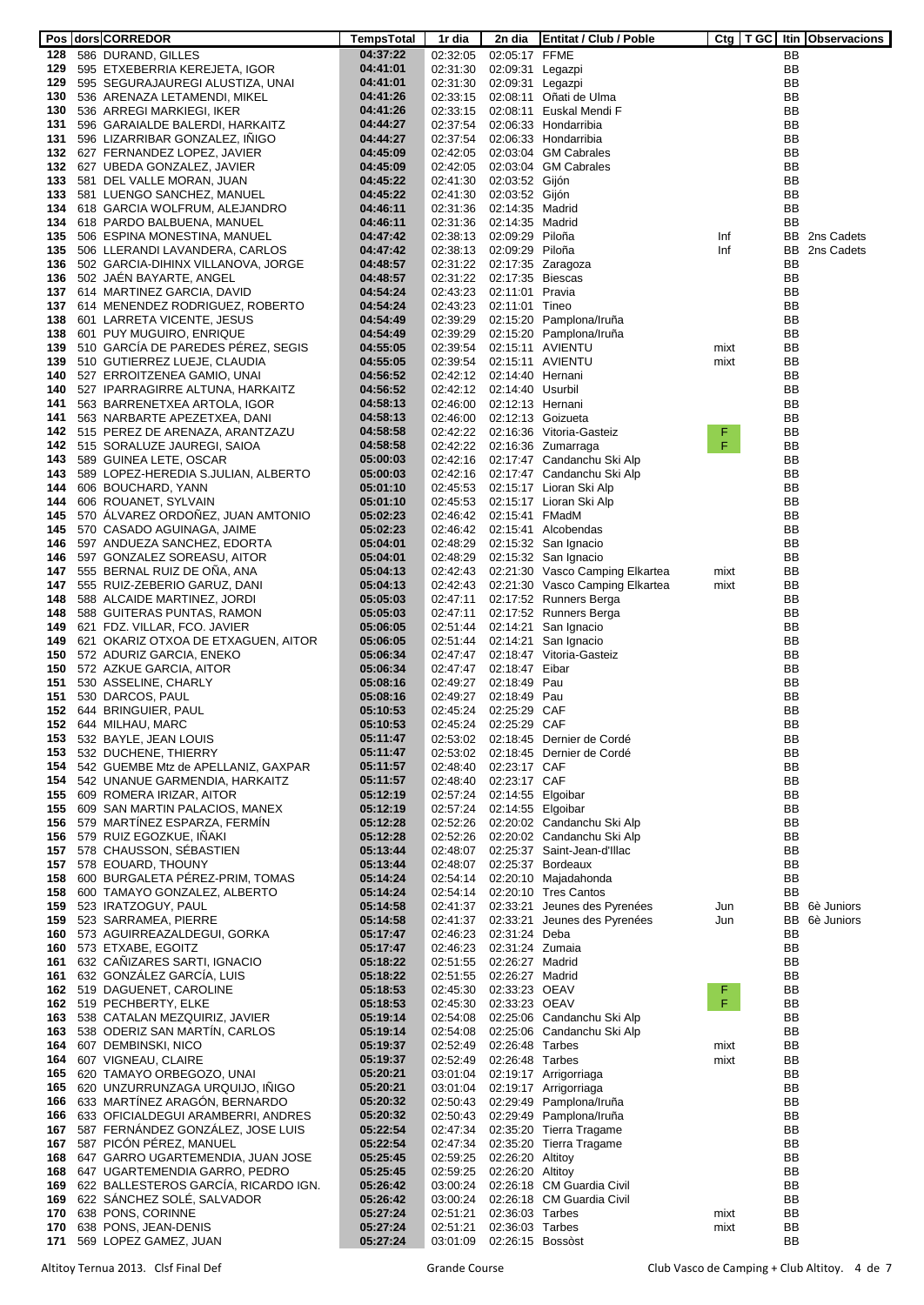|     | Pos   dors   CORREDOR                        | TempsTotal | 1r dia   | 2n dia            | <b>Entitat / Club / Poble</b>   |      |    | Ctg   T GC   Itin   Observacions |
|-----|----------------------------------------------|------------|----------|-------------------|---------------------------------|------|----|----------------------------------|
|     | 171 569 OLABARRIA ORUETA, ARKAITZ            | 05:27:24   | 03:01:09 | 02:26:15 Orozko   |                                 |      | BB |                                  |
|     | 172 566 DORADO VALLE, SERGIO                 | 05:27:43   | 03:02:22 | 02:25:21 Candas   |                                 |      | BB |                                  |
|     | 172 566 MARTIN VILLALBA, JAVIER              | 05:27:43   | 03:02:22 | 02:25:21 Candas   |                                 |      | BB |                                  |
|     | 173 513 GONI GAMBART, CRISTIAN               | 05:30:31   | 03:03:29 | 02:27:02 Monreal  |                                 |      | ВB |                                  |
|     |                                              |            |          |                   |                                 |      |    |                                  |
|     | 173 513 LABIANO GONI, ALVARO                 | 05:30:31   | 03:03:29 | 02:27:02 Monreal  |                                 |      | BB |                                  |
| 174 | 590 ALONSO OYARBIDE, KEPA                    | 05:30:39   | 03:05:42 |                   | 02:24:57 Aralarko Adiskideak    |      | BB |                                  |
|     | 174 590 TOBES ALBERDI, INIGO                 | 05:30:39   | 03:05:42 |                   | 02:24:57 Aralarko Adiskideak    |      | BB |                                  |
|     | 175 613 IRIZAR ETXEBERRIA, JOSE LUIS         | 05:31:58   | 02:57:13 |                   | 02:34:45 Aloña Mendi K.E.       |      | BB |                                  |
|     | 175 613 PELAYO ALONSO, JOSE IGNACIO          | 05:31:58   | 02:57:13 |                   | 02:34:45 Aloña Mendi K.E.       |      | BB |                                  |
|     | 176 516 COMBARIEU, MAUD                      | 05:32:00   | 03:06:32 |                   | 02:25:28 Vasco Camping Elkartea | F    | ВB |                                  |
|     | 176 516 CRAVEN, RUTH                         | 05:32:00   | 03:06:32 |                   | 02:25:28 Vasco Camping Elkartea | F.   | BB |                                  |
| 177 | 509 LARDIÉS GRACIA, LUIS ENRIQUE             | 05:34:29   | 03:12:23 |                   | 02:22:06 Zaragoza               | mixt | ВB |                                  |
|     | 177 509 TOURILLON, MARIE-CLAUDE              |            |          |                   |                                 |      |    |                                  |
|     |                                              | 05:34:29   | 03:12:23 |                   | 02:22:06 Zaragoza               | mixt | ВB |                                  |
| 178 | 533 GINER ARRIERO, JOSE                      | 05:34:30   | 03:06:27 |                   | 02:28:03 Capra CM               |      | BB |                                  |
|     | 178 533 SEGOVIA LARA, MANUEL                 | 05:34:30   | 03:06:27 |                   | 02:28:03 Capra CM               |      | BB |                                  |
| 179 | 592 HERRERO APARICIO, FCO. JAVIER            | 05:36:19   | 03:10:46 |                   | 02:25:33 Vasco Camping Elkartea |      | BB |                                  |
| 179 | 592 URBIZU ZABALETA, RAFAEL                  | 05:36:19   | 03:10:46 |                   | 02:25:33 Vasco Camping Elkartea |      | BB |                                  |
| 180 | 568 ARREGI ELDUAIEN, ANDONI                  | 05:39:50   | 03:09:16 |                   | 02:30:34 Oargi Tolosa           |      | BB |                                  |
| 180 | 568 IZAGUIRRE PAREDES, KEPA                  | 05:39:50   | 03:09:16 |                   | 02:30:34 Oargi Tolosa           |      | BB |                                  |
| 181 | 575 PEREZ ROLDAN, DIEGO                      | 05:40:06   | 03:06:37 |                   | 02:33:29 Bomberos de Burgos     |      | BB |                                  |
| 181 | 575 REDONDO BANUELOS, NACHO                  | 05:40:06   | 03:06:37 |                   | 02:33:29 Bomberos de Burgos     |      | BB |                                  |
|     |                                              |            |          |                   |                                 |      |    |                                  |
| 182 | 580 AIZPURU ALBIZU, ION                      | 05:40:33   | 03:04:15 |                   | 02:36:18 Lagun Onak             |      | BB |                                  |
| 182 | 580 LETAMENDIA LARRINAGA, JOSEBA             | 05:40:33   | 03:04:15 |                   | 02:36:18 Lagun Onak             |      | BB |                                  |
| 183 | 561 CAMARERO SANTA EUFEMIA, JAVIER           | 05:40:51   | 03:03:24 | 02:37:27 Ansoáin  |                                 |      | BB |                                  |
| 183 | 561 IRACHETA LAMA, JAVIER                    | 05:40:51   | 03:03:24 |                   | 02:37:27 Pamplona/Iruña         |      | BB |                                  |
| 184 | 514 ESKISABEL POLANCO, BELEN                 | 05:41:53   | 03:11:09 |                   | 02:30:44 Donostia-San Sebastián | F    | ΒB |                                  |
|     | 184 514 MARTI BERTRAND, ELSA                 | 05:41:53   | 03:11:09 |                   | 02:30:44 Barcelona              | F    | BB |                                  |
|     | 185 640 GALATAS ZEDOIA, ARAITZ               | 05:42:49   | 03:02:50 |                   | 02:39:59 Donostia-San Sebastián |      | BB |                                  |
|     | 185 640 RODRIGUEZ ALDANONDO, LARTAUN         | 05:42:49   | 03:02:50 |                   | 02:39:59 Donostia-San Sebastián |      | BB |                                  |
|     |                                              |            | 03:06:12 |                   | 02:37:41 Arantzazu              |      | BB |                                  |
|     | 186 623 BERNAOLA SAN ANTON, EDU              | 05:43:53   |          |                   |                                 |      |    |                                  |
|     | 186 623 ZUAZO BERNAOLA, KEPA                 | 05:43:53   | 03:06:12 |                   | 02:37:41 Arantzazu              |      | BB |                                  |
|     | 187 603 ABLANEDO, DANIEL                     | 05:44:45   | 03:25:49 |                   | 02:18:56 F Astur M              |      | BB |                                  |
| 187 | 603 GONZALEZ FERNANDEZ, DAVID                | 05:44:45   | 03:25:49 |                   | 02:18:56 F Astur M              |      | BB |                                  |
| 188 | 641 ALONSO SANCHEZ, ROSENDO                  | 05:46:11   | 03:09:29 |                   | 02:36:42 LLAMAELLO              |      | BB |                                  |
|     | 188 641 CAMPILLO FERNANDEZ, JOSE PABLO       | 05:46:11   | 03:09:29 |                   | 02:36:42 LLAMAELLO              |      | BB |                                  |
| 189 | 562 BASTIDA SAGARZAZU, SANTI                 | 05:46:24   | 03:05:38 |                   | 02:40:46 Donostia-San Sebastián |      | BB |                                  |
| 189 | 562 ESCARTIN CLAVER, JESUS                   | 05:46:24   | 03:05:38 | 02:40:46 Biescas  |                                 |      | BB |                                  |
| 190 | 535 ILLARRAMENDI REZABAL, JOSEBA             | 05:46:53   | 03:11:02 |                   | 02:35:51 Zestoa, KB             | mixt | BB |                                  |
|     |                                              |            |          |                   |                                 |      |    |                                  |
| 190 | 535 URIBETXEBERRIA GONZALEZ, MERTXE          | 05:46:53   | 03:11:02 |                   | 02:35:51 Zestoa, KB             | mixt | BB |                                  |
| 191 | 594 HERNANDO VILARRODONA, CARLOS             | 05:47:31   | 02:57:08 |                   | 02:50:23 Vasco Camping Elkartea |      | BB |                                  |
| 191 | 594 JUANIKORENA ERRO, PERIKO                 | 05:47:31   | 02:57:08 |                   | 02:50:23 Vasco Camping Elkartea |      | BB |                                  |
| 192 | 624 IZQUIERDO HERNANDEZ, ERNESTO             | 05:50:11   | 03:09:21 | 02:40:50 Cella    |                                 |      | BB |                                  |
|     | 192 624 SORIANO BARRERA, JUAN MANUEL         | 05:50:11   | 03:09:21 | 02:40:50 Teruel   |                                 |      | BB |                                  |
| 193 | 559 RODRIGUEZ FERMIN, IGNACIO                | 05:50:29   | 03:08:44 |                   | 02:41:45 Peñalara               |      | BB |                                  |
| 193 | 559 VIDAL RIVERA, EDESIO                     | 05:50:29   | 03:08:44 |                   | 02:41:45 Peñalara               |      | BB |                                  |
| 194 | 543 GALAN CÍA, MIGUEL                        | 05:50:38   | 03:21:48 | 02:28:50 Candas   |                                 |      | BB |                                  |
|     |                                              |            |          |                   |                                 |      |    |                                  |
| 194 | 543 MEDINA GALLEGO, FCO. MANUEL              | 05:50:38   | 03:21:48 | 02:28:50 Candas   |                                 |      | BB |                                  |
| 195 | 634 FERNANDEZ SANZ, MARINA                   | 05:58:13   | 03:19:15 | 02:38:58 Madrid   |                                 | mixt | ВB |                                  |
| 195 | 634 GOROSTIDI GOMEZ, CHEMA                   | 05:58:13   | 03:19:15 | 02:38:58 Madrid   |                                 | mixt | ΒB |                                  |
| 196 | 548 AZKORBEBEITIA AMILBURU, MIKEL            | 05:59:45   | 03:16:12 |                   | 02:43:33 Aloña Mendi K.E.       | mixt | ВB |                                  |
| 196 | 548 ELORZA LIZARRA, LORETI                   | 05:59:45   | 03:16:12 |                   | 02:43:33 Aloña Mendi K.E.       | mixt | BB |                                  |
|     | 197 615 GUENECHEA MONDRAGON, IGOR            | 06:00:35   | 03:16:16 |                   | 02:44:19 Aloña Mendi K.E.       | mixt | ВB |                                  |
| 197 | 615 ZABALETA EGANA, MAITE                    | 06:00:35   | 03:16:16 |                   | 02:44:19 Aloña Mendi K.E.       | mixt | ВB |                                  |
| 198 | 626 OTANO ITURRALDE, AITOR                   | 06:00:38   | 03:18:05 | 02:42:33 Oiartzun |                                 |      | ВB |                                  |
| 198 | 626 ZEBERIO BEREAU, URTZI                    | 06:00:38   | 03:18:05 | 02:42:33 Irun     |                                 |      | BB |                                  |
| 199 | 593 ELIZALDE ESKALA, MIKEL                   | 06:01:03   | 03:22:56 | 02:38:07 Tolosa   |                                 |      | BB |                                  |
|     |                                              |            |          |                   |                                 |      |    |                                  |
| 199 | 593 LARRARTE ARANBURU, DAVID                 | 06:01:03   | 03:22:56 | 02:38:07 Tolosa   |                                 |      | BB |                                  |
| 200 | 558 ALBALADEJO UFARTE, LUIS                  | 06:01:42   | 03:21:45 |                   | 02:39:57 Chapa y Sigue          |      | BB |                                  |
|     | 200 558 BLANCO MARTÍN, DANIEL                | 06:01:42   | 03:21:45 |                   | 02:39:57 Chapa y Sigue          |      | BB |                                  |
|     | 201 637 ANTONA SERRANO, JOSE LUIS            | 06:01:53   | 03:21:12 |                   | 02:40:41 Etorkizuna             |      | BB |                                  |
|     | 201 637 PEREZ MARTINEZ, PABLO                | 06:01:53   | 03:21:12 |                   | 02:40:41 Etorkizuna             |      | BB |                                  |
|     | 202 528 BASKARAN ONEDERRA, EKAITZ            | 06:04:59   | 03:25:56 |                   | 02:39:04 Euskal Mendi F         |      | BB |                                  |
|     | 202 528 ZURIKARAI MARCILLA, JOSE JABIER      | 06:04:59   | 03:25:56 |                   | 02:39:04 Vitoria-Gasteiz        |      | BB |                                  |
|     | 203 551 AZPEITIA AYASTUY, JULEN              | 06:06:47   | 03:16:39 | 02:50:08 Legazpi  |                                 |      | BB |                                  |
|     | 203 551 LIZARAZU ALTUNA, JOSU                | 06:06:47   | 03:16:39 | 02:50:08 Legazpi  |                                 |      | BB |                                  |
| 204 | 556 ALVAREZ MORCILLO, JAVIER                 | 06:11:15   | 03:11:13 |                   | 03:00:02 Soto del Real          |      | BB |                                  |
|     |                                              |            |          |                   |                                 |      | BB |                                  |
| 204 | 556 PINILLOS LAFFON, JOSE LUIS               | 06:11:15   | 03:11:13 |                   | 03:00:02 Colmenar Viejo         |      |    |                                  |
| 205 | 564 IDIAKEZ LOPEZ DE LARRAINZAR, JOSU        | 06:11:59   | 03:32:51 |                   | 02:39:08 MORKAIKO R             |      | BB |                                  |
|     | 205 564 ZABALA GARITAGOITIA, ANDER           | 06:11:59   | 03:32:51 |                   | 02:39:08 MORKAIKO R             |      | BB |                                  |
| 206 | 546 LIZARRALDE AIASTUI, AITOR                | 06:14:08   | 03:23:20 |                   | 02:50:48 Aloña Mendi K.E.       |      | BB |                                  |
|     | 206 546 PEREZ DE JUAN, JORGE                 | 06:14:08   | 03:23:20 |                   | 02:50:48 Aloña Mendi K.E.       |      | BB |                                  |
| 207 | 526 DEL VAL ALTUNA, JOSE LUIS                | 06:19:25   | 03:32:21 |                   | 02:47:04 Zigoitiko Zizkiño      |      | BB |                                  |
|     | 207 526 ROMERO LAFUENTE, XABIER              | 06:19:25   | 03:32:21 |                   | 02:47:04 Zigoitiko Zizkiño      |      | BB |                                  |
| 208 | 643 ALMINANA, JOSE                           | 06:20:29   | 03:36:47 | 02:43:42 FFME     |                                 |      | BB |                                  |
|     | 208 643 APTEL, BENEDICTE                     | 06:20:29   | 03:36:47 | 02:43:42 Pouzols  |                                 |      | BB |                                  |
|     |                                              |            |          |                   |                                 | mixt |    |                                  |
| 209 | 550 GARCIA FERNANDEZ, FCO. JAVIER            | 06:22:16   | 03:36:08 |                   | 02:46:08 Capra CM               |      | BB |                                  |
| 209 | 550 MAJANO MEJIAS, JOSE CARLOS               | 06:22:16   | 03:36:08 |                   | 02:46:08 Capra CM               |      | BB |                                  |
|     | 210 610 BARCENILLA GALLEGO, LUIS             | 06:26:00   | 03:27:02 |                   | 02:58:58 Majadahonda            |      | ВB |                                  |
| 210 | 610 LARRAURI PUEBLA, GONZALO                 | 06:26:00   | 03:27:02 | 02:58:58 Madrid   |                                 |      | BB |                                  |
| 211 | 549 ARBULU, AITOR                            | 06:28:29   | 03:30:57 |                   | 02:57:32 Erdella Mendi          | mixt | ВB |                                  |
| 211 | 549 MADARIAGA IZAGIRRE, ITZIAR               | 06:28:29   | 03:30:57 |                   | 02:57:32 Erdella Mendi          | mixt | ВB |                                  |
|     | 212 560 OLABARRIA ORUETA                     | 06:30:59   | 03:26:57 | 03:04:02 ADI-IKE  |                                 |      | BB |                                  |
|     | 212 560 OREJA SANZ, INIGO                    | 06:30:59   | 03:26:57 | 03:04:02 ADI-IKE  |                                 |      | BB |                                  |
|     | 213 518 Garcia-Valcarcel MUÑOZ-REPISO, NURIA | 06:32:19   | 03:24:03 |                   | 03:08:16 Peñalara               | F,   | BB |                                  |
|     |                                              | 06:32:19   |          |                   |                                 | F.   |    |                                  |
|     | 213 518 ROMERO STA. ESCOLASTICA, Yolanda     |            | 03:24:03 | 03:08:16 Madrid   |                                 |      | BB |                                  |
|     | 214 583 GARCIA AGEA, ALFREDO                 | 06:36:13   | 03:44:59 |                   | 02:51:14 Huétor Vega            |      | BB |                                  |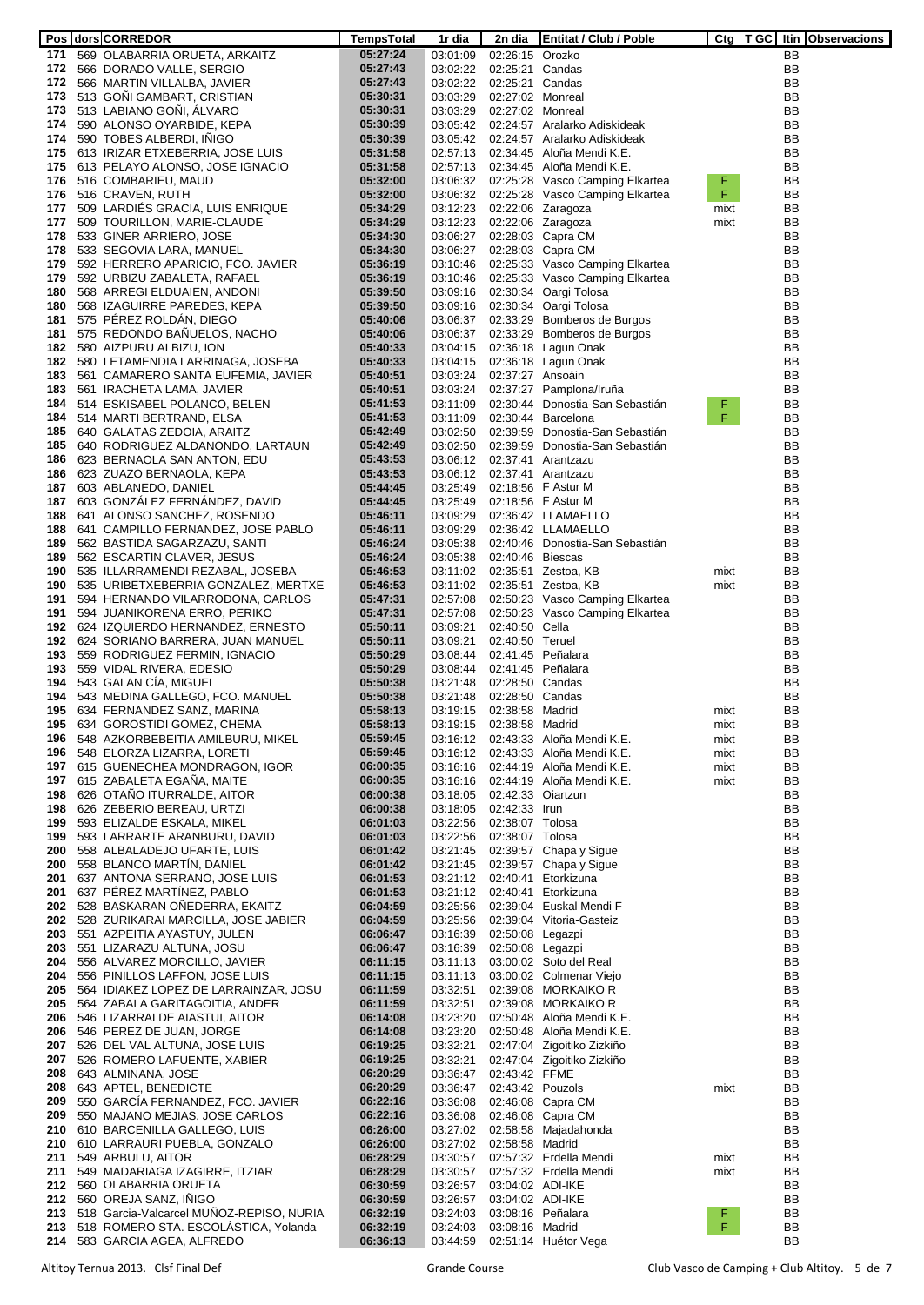|            |   | Pos dors CORREDOR                                                            | TempsTotal           | 1r dia               | 2n dia            | <b>Entitat / Club / Poble</b>                        |                   | $Ctg$ $TGC$ |            | Itin Observacions  |
|------------|---|------------------------------------------------------------------------------|----------------------|----------------------|-------------------|------------------------------------------------------|-------------------|-------------|------------|--------------------|
|            |   | 214 583 GARCIA AROSTEGUI, ALFREDO                                            | 06:36:13             | 03:44:59             |                   | 02:51:14 Huétor Vega                                 |                   |             | BB         |                    |
|            |   | 215 599 HAMMEL, LAURENCE                                                     | 06:36:26             | 03:37:01             |                   | 02:59:25 Laloubère                                   | mixt              |             | BB         |                    |
|            |   | 215 599 MAYSTRE, ALAIN                                                       | 06:36:26             | 03:37:01             | 02:59:25 Gèdre    |                                                      | mixt              |             | <b>BB</b>  |                    |
|            |   | 216 635 CAMBIL VALDIVIESO, MARIO                                             | 06:36:38             | 03:47:40             |                   | 02:48:58 Cenes de la Vega                            |                   |             | BB         |                    |
|            |   | 216 635 PASTOR GIL, FRANCISCO<br>217 591 AGIRREZABALAGA NUNEZ, INAKI         | 06:36:38<br>06:37:01 | 03:47:40<br>03:41:42 | 02:55:19 Amoroto  | 02:48:58 Granada                                     |                   |             | BB<br>BB   |                    |
|            |   | 217 591 MUGARTEGI ARANBARRI, JON                                             | 06:37:01             | 03:41:42             |                   | 02:55:19 Berriatua                                   |                   |             | BB         |                    |
|            |   | 218 582 GALARRAGA BENGOETXEA, KARLOS                                         | 06:37:17             | 03:49:03             |                   | 02:48:14 Villabona                                   |                   |             | BB         |                    |
|            |   | 218 582 SOTO LABANDA, OSCAR                                                  | 06:37:17             | 03:49:03             | 02:48:14 Zizurkil |                                                      |                   |             | BB         |                    |
|            |   | 219 557 MAESTRO FERNANDEZ, SONIA                                             | 06:41:04             | 03:44:39             |                   | 02:56:25 Bomberos de Burgos                          | mixt              |             | BB         |                    |
|            |   | 219 557 QUINTANA MACHO, ELOY                                                 | 06:41:04             | 03:44:39             |                   | 02:56:25 Bomberos de Burgos                          | mixt              |             | BB         |                    |
|            |   | 220 604 EZPELETA OREGUI, ALEX                                                | 06:46:16             | 03:49:49             |                   | 02:56:27 Eskoriatza                                  |                   |             | BB         |                    |
|            |   | 220 604 LANDA UNANUE, KEPA                                                   | 06:46:16             | 03:49:49             |                   | 02:56:27 Aretxabaleta                                |                   |             | BB         |                    |
|            |   | 221 585 OLLER, FERRAN                                                        | 06:50:40             | 04:02:06             | 02:48:34 Cervelló |                                                      |                   |             | BB         |                    |
|            |   | 221 585 PEDEMONTE SARRIAS, SERGI                                             | 06:50:40             | 04:02:06             |                   | 02:48:34 Barcelona                                   |                   |             | BB         |                    |
|            |   | 222 602 BALAGUER MONTON, LLUIS                                               | 06:50:40             | 04:02:10             |                   | 02:48:31 Barcelona                                   |                   |             | BB         |                    |
|            |   | 222 602 SALVANS TORREDEMER, ALBERTO                                          | 06:50:40             | 04:02:10             |                   | 02:48:31 Sant Cugat del Vallès                       |                   |             | BB         |                    |
|            |   | 223 571 BIKARREGI ZULOAGA, JOSEBA INAKI<br>223 571 NIEVES FERNANDEZ, JACINTO | 06:56:42             | 03:58:49<br>03:58:49 |                   | 02:57:53 Ganzabal<br>02:57:53 Ganzabal               |                   |             | BB<br>BB   |                    |
|            |   | 224 605 ETXEBERRIA KEREJETA, XABIER                                          | 06:56:42<br>06:58:21 | 03:53:16             |                   | 03:05:05 Vasco Camping Elkartea                      |                   |             | BB         |                    |
|            |   | 224 605 ITURRIOZ VILLALBA, IMANOL                                            | 06:58:21             |                      |                   | 03:53:16 03:05:05 Vasco Camping Elkartea             |                   |             | BB         |                    |
|            |   | 225 612 GIRO CATA, VALENTIN                                                  | 06:58:37             | 03:55:21             |                   | 03:03:16 Barcelona                                   |                   |             | BB         |                    |
|            |   | 225 612 LASALA, PABLO                                                        | 06:58:37             | 03:55:21             |                   | 03:03:16 Barcelona                                   |                   |             | BB         |                    |
|            |   | 226 576 ALCALDE OLIVARES, INAKI                                              | 06:59:01             | 03:49:09             | 03:09:52 Larraul  |                                                      |                   |             | BB         |                    |
|            |   | 226 576 BARBERO BARTOLOME, ASIER                                             | 06:59:01             | 03:49:09             |                   | 03:09:52 Villabona                                   |                   |             | BB         |                    |
|            |   | 227 544 PEREZ RIZO, JOSE                                                     | 07:01:06             | 03:54:16             | 03:06:50 Dolomia  |                                                      |                   |             | BB         |                    |
|            |   | 227 544 RUBIO TERRAZAS, ANTONIO                                              | 07:01:06             | 03:54:16             | 03:06:50 Dolomia  |                                                      |                   |             | BB         |                    |
|            |   | 228 553 BIELSA CARRILLO, FCO. JAVIER                                         | 07:02:21             | 03:52:10             |                   | 03:10:11 Capra CM                                    |                   |             | BB         |                    |
|            |   | 228 553 GARCIA RUFO, JOSE MANUEL                                             | 07:02:21             | 03:52:10             |                   | 03:10:11 Capra CM                                    |                   |             | BB         |                    |
|            |   | 229 537 AYLLÓN TRUCHARTE, ADRIAN                                             | 07:03:16             | 03:54:20<br>03:54:20 |                   | 03:08:56 Capra CM                                    |                   |             | BB         |                    |
|            |   | 229 537 ROMO ALONSO, ADRIAN<br>230 565 ARAMBURU CASARES, IKER                | 07:03:16<br>07:08:29 | 03:47:49             |                   | 03:08:56 Capra CM<br>03:20:40 Donostia-San Sebastián | mixt              |             | BB<br>BB   |                    |
|            |   | 230 565 ARAMBURU CASARES, OLATZ                                              | 07:08:29             | 03:47:49             |                   | 03:20:40 Donostia-San Sebastián                      | mixt              |             | BB         |                    |
|            |   | 231 630 ROBREDO RUIZ DE AZUA, ESTIBALIZ                                      | 07:10:35             | 04:05:37             |                   | 03:04:58 Mendiko Lagunak Taldea                      | mixt              |             | BB         |                    |
|            |   | 231 630 UNZAGA YARRITU, INAKI                                                | 07:10:35             | 04:05:37             |                   | 03:04:58 Mendiko Lagunak Taldea                      | mixt              |             | BB         |                    |
|            |   | 232 598 CATALAN, JOKIN                                                       | 07:11:42             | 04:06:50             |                   | 03:04:52 Erlaitz mendi elkartea                      |                   |             | BB         |                    |
|            |   | 232 598 RUESGA ALONSO, ANTONIO                                               | 07:11:42             | 04:06:50             |                   | 03:04:52 Erlaitz mendi elkartea                      |                   |             | BB         |                    |
|            |   | 233 625 ARISTONDO LUJUA, JOSE ANTONIO                                        | 07:18:12             | 04:09:18             | 03:08:54 Bilbao   |                                                      |                   |             | BB         | <b>Split Board</b> |
|            |   | 233 625 IZQUIERDO ALTUNA, XABIER                                             | 07:18:12             | 04:09:18             | 03:08:54 Zarautz  |                                                      |                   |             | BB         | Split Board        |
|            |   | 234 545 CENITAGOYA EGUREN, AITOR                                             | 07:21:16             | 03:34:06             | 03:47:11 Elorrio  |                                                      |                   |             | BB         |                    |
|            |   | 234 545 ERIZ GONGETA, CESAR                                                  | 07:21:16             | 03:34:06             | 03:47:11 Elorrio  |                                                      |                   |             | BB         |                    |
|            |   | 235 567 OSTIZA IRIGOIEN, JOSE IGNACIO                                        | 07:21:27<br>07:21:27 | 04:07:12             | 03:14:15 Irun     |                                                      |                   |             | BB<br>BB   |                    |
|            |   | 235 567 TAMES URDIAIN, FERNANDO<br>236 554 GUENETXEA OIARTZABAL, RUBEN       | 07:21:39             | 04:07:12<br>04:07:05 | 03:14:15 Irun     | 03:14:34 Irungo Mendi                                |                   |             | BB         |                    |
|            |   | 236 554 SORONDO HERNANDEZ, INAKI                                             | 07:21:39             | 04:07:05             |                   | 03:14:34 Irungo Mendi                                |                   |             | BB         |                    |
|            |   | 237 646 GONZALEZ CASTAN, RICARDO                                             | 07:39:46             | 03:57:44             |                   | 03:42:02 Rozas de Madrid (Las)                       |                   |             | BB         |                    |
|            |   | 237 646 VICIOSO RENEDO, FEDERICO                                             | 07:39:46             | 03:57:44             | 03:42:02 Madrid   |                                                      |                   |             | BB         |                    |
|            |   | 238 629 APELLANIZ NIETO, LARA                                                | 07:55:11             | 04:13:03             |                   | 03:42:08 Donostia-San Sebastián                      | mixt              |             | BB         |                    |
| 238        |   | 629 DE ECHANIZ HERCE, ENAUT                                                  | 07:55:11             | 04:13:03             |                   | 03:42:08 Donostia-San Sebastián                      | mixt              |             | BB         |                    |
| 239        |   | 520 GONZÁLEZ GURRUTXAGA, ITZIAR                                              | 09:09:37             | 05:01:30             |                   | 04:08:07 CVC ELKARTEA                                | F                 |             | BB         |                    |
| 239        |   | 520 GONZÁLEZ GURRUTXAGA, LARRAITZ                                            | 09:09:37             | 05:01:30             |                   | 04:08:07 CVC ELKARTEA                                | F                 |             | <b>BB</b>  |                    |
| 240        |   | 501 HURTADO ALEMAN, JOSE LUIS                                                | 07:35:15             | 03:53:27             |                   | 03:41:48 Peñalara                                    |                   |             |            | BzB Trf A.Bandrés  |
| 240<br>241 |   | 501 MUNOZ-REPISO IZAGUIRRE, CARLOS<br>85 BLANC, PIERRE                       | 07:35:15<br>06:05:00 | 03:53:27<br>03:22:06 |                   | 03:41:48 Peñalara<br>02:42:55 CEYRAT                 |                   | 5764 zAA    |            | BzB Trf A.Bandrés  |
| 241        |   | 85 DAURIAC, PHILIPPE                                                         | 06:05:00             | 03:22:06             | 02:42:55 Murat    |                                                      | м<br>м            | 6085 zAA    |            |                    |
| 242        |   | 119 MARTÍN GARCÍA, RAFAEL                                                    | 06:40:26             | 03:56:13             |                   | 02:44:13 TODOVERTICAL                                | м                 | 5998 zAA    |            |                    |
| 243        |   | 99 OLABARRIA ASTOBIZA, MIKEL                                                 | 06:54:53             | 04:02:52             |                   | 02:52:01 Itxinape Spiuk                              | M                 | 5676 zAA    |            |                    |
| 244        | 3 | IZARD FORRELLAD, ARES                                                        | 07:06:07             | 04:04:57             |                   | 03:01:10 C.Exc.Lleida                                | F                 | 5704 zAA    |            |                    |
| 245        |   | 108 VILLANUEVA NUNEZ, LUIS MIGUEL                                            | 07:13:49             | 03:36:18             | 03:37:31 Madrid   |                                                      | M                 | 5672 zAA    |            |                    |
| 246        |   | 128 BALTHAZAR, DAVID                                                         | 07:37:02             | 04:50:22             |                   | 02:46:40 HP Ski Munt                                 | м                 | 6233 zAA    |            |                    |
| 247        |   | 62 ARRIETA, EVA                                                              | 08:18:01             | 05:21:14             | 02:56:47 ARNO     |                                                      | MF                | 6093 zAA    |            |                    |
| 248        |   | 20 GREGORINI, PAOLO                                                          | 03:01:15             | 03:01:15             |                   | ADAMELLO Vezza d'Oglio                               |                   |             |            | 6574 zAx sci piqué |
| 248<br>249 |   | 20 MONDINI, VALERIO<br>125 BONZOMS, JEAN-PAUL                                | 03:01:15<br>03:45:42 | 03:01:15<br>03:45:42 |                   | ADAMELLO Ponte di Legno<br>PIERREFITTE NESTALAS      | Μ                 | 6819 zAx    |            | 5029 zAx sci piqué |
|            |   | 249 125 GIRARDET, CYRIL                                                      | 02:32:36             |                      |                   | 02:32:36 BAGNERES DE BIGORRE                         | Μ                 |             | zAz        |                    |
| 250        |   | 89 MARIN VALENZUELA, TONI                                                    | 02:33:26             |                      |                   | 02:33:26 Ski Munt IGUALADA                           | М                 |             | zAz        |                    |
| 251        |   | 108 JOSE JAVIER, LODRONO IBORRA                                              | 02:39:27             |                      |                   | 02:39:27 ALCALA DE HENARES                           | M                 |             | zAz        |                    |
|            |   | 252 119 LLORENTE HORNILLOS, ISIDORO                                          | 02:44:27             |                      |                   | 02:44:27 TODOVERTICAL                                | M                 |             | zAz        |                    |
| 253        |   | 99 ARBAIZA, JON                                                              | 02:52:02             |                      |                   | 02:52:02 Itxinape Spiuk                              | м                 |             | zAz        |                    |
| 254        |   | 62 FDEZ. ITURRALDE, IBAI                                                     | 02:56:51             |                      | 02:56:51 ARNO     |                                                      | ΜF                |             | zAz        |                    |
| 255        |   | 55 DEDIEU, FRAN                                                              | 02:59:15             |                      |                   | 02:59:15 Aran Ski Munt                               | M                 |             | zAz        |                    |
| 255        |   | 55 VIDAL ROSO, ENRIQUE                                                       | 02:59:27             |                      |                   | 02:59:27 Aran Ski Munt                               | M                 |             | zAz        |                    |
|            |   | 256 101 ARCAUZ ALCELAY, XABIER                                               | 03:06:05             |                      |                   | 03:06:05 C.Exc d'Aran                                | M                 |             | zAz        |                    |
| 257<br>258 |   | 525 ZARAUTZ BENGOETXEA, IMANOL<br>531 GONCER ELIZALDE, FERNANDO              | 06:03:40<br>06:25:27 | 03:07:29<br>03:28:52 | 02:56:11 Usurbil  | 02:56:35 Alcobendas                                  |                   |             | zBB<br>zBB |                    |
| 259        |   | 517 GIRARD, LAURENCE                                                         | 06:53:26             | 03:53:45             | 02:59:41 Odos     |                                                      | F.                |             | zBB        |                    |
|            |   | 260 574 QUIROS BARBA, FERNANDO                                               | 07:25:58             | 04:15:48             |                   | 03:10:10 Capra CM                                    |                   |             | zBB        |                    |
|            |   | 261 617 LARROUY, JEAN-MARIE                                                  | 08:01:41             | 03:53:59             |                   | 04:07:42 Sarrance                                    | mixt              |             | zBB        |                    |
|            |   | 262 631 ETXANIZ DE HERCE, ARITZ                                              | 08:08:13             | 04:23:39             |                   | 03:44:34 C.D. FORTUNA K.E.                           |                   |             | zBB        |                    |
| 263        |   | 116 OÑEDERRA IÑURRITEGI, IXAKA                                               | 03:04:09             | 03:04:09             |                   | salomon urruti sport                                 | M                 | 6099 zBz    |            |                    |
|            |   | 264 611 OÑEDERRA ETXEBERRIA, AMAIA                                           | 03:38:38             | 03:38:38             |                   | Euskal Mendi F                                       | mixt              |             | zBz        |                    |
|            |   | 265 529 VILLAVERDE PAZ, JAVIER                                               | 04:05:07             | 04:05:07             |                   | Euskal Mendi F                                       |                   |             | zBz        |                    |
|            |   | 266 628 VEGA FERRANDIZ, FRANCISCO                                            | 04:05:40             | 04:05:40             |                   | FMadM                                                |                   |             | zBz        |                    |
| 267<br>267 |   | 649 BATIELLES, CLAIRE<br>649 PENHARD, BERNY                                  | 01:48:38<br>01:48:40 |                      |                   | 01:48:38 Luchon HM                                   | FEM<br><b>FEM</b> |             | zzB        |                    |
|            |   | 268 574 AZORIN REVENGA, JOSE LUIS                                            | 02:44:35             |                      |                   | 01:48:40 Luchon HM<br>02:44:35 Capra CM              |                   |             | zzB<br>zzB |                    |
|            |   |                                                                              |                      |                      |                   |                                                      |                   |             |            |                    |